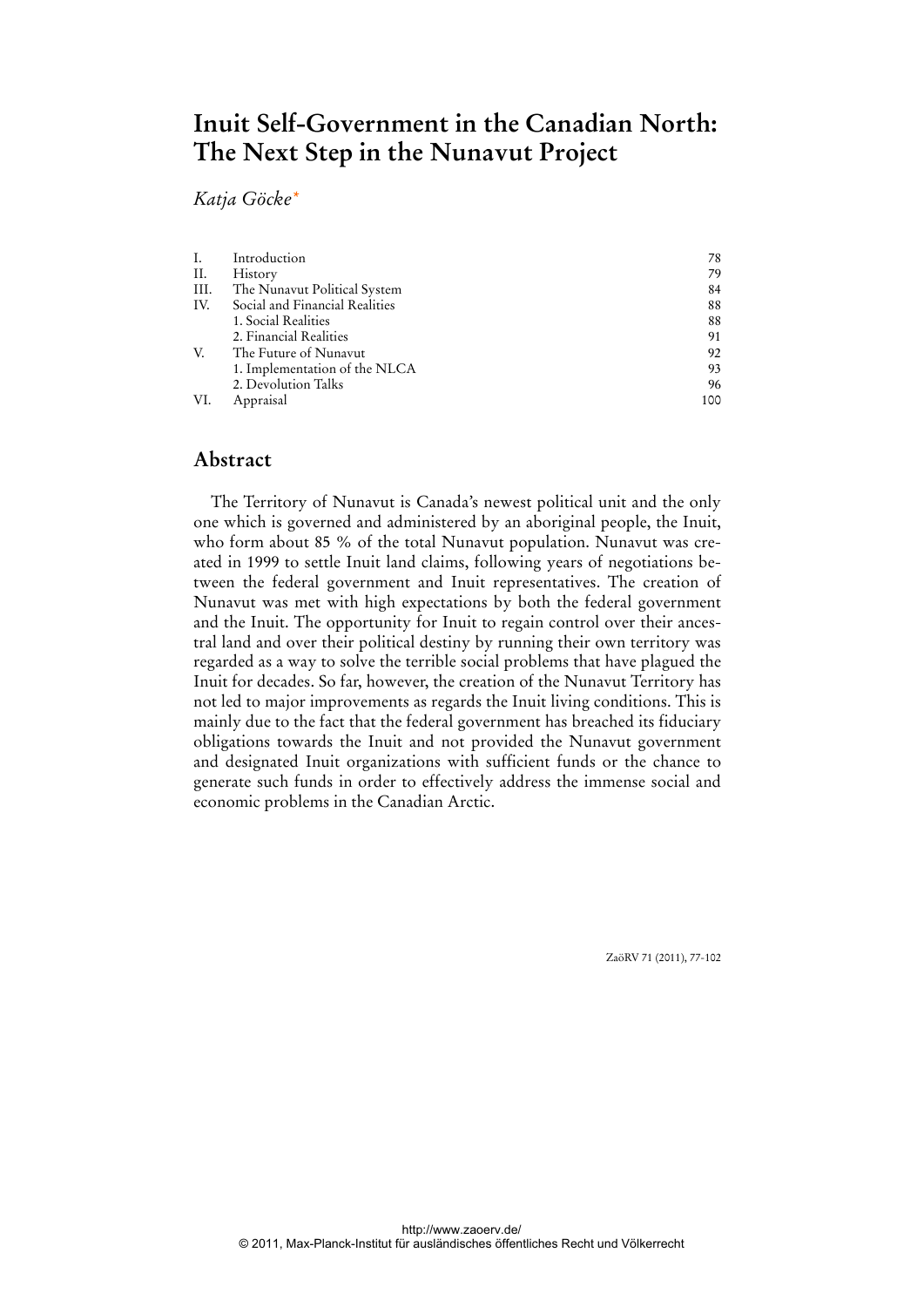#### **I. Introduction**

The territory of Nunavut is the newest political unit of Canada. It came into being on 1.4.1999 with the splitting of the Northwest Territories (NWT) into two separate units. It comprises more than 2.1 million km2 and thus nearly one fourth of the total area of Canada with a majority of Nunavut's area consisting of islands, bays and channels and lying beyond the arctic circle. The average temperatures range from -20 to -40 °C in winter and 2 to 10 °C in summer.

With approximately 33,000 inhabitants, Nunavut is one of the most sparsely populated areas in the world with its population being spread out among 26 communities. The capital Iqaluit with just above 6,000 inhabitants is the largest community in Nunavut. About 85 % of all Nunavummiut are Inuit with most of the non-indigenous population living in Iqaluit and staying only for a short time to work there. Thus Nunavut has been labelled the "first full territory in a modern nation ever to be governed and administered by aboriginal people".<sup>1</sup> However, the success of the Nunavut project has repeatedly been questioned. In particular, the disproportionate representation of non-Inuit in government institutions and the heavy financial dependency of the territory on federal funding are often regarded as merely turning the previous open heteronomy over the Inuit lands into a hidden heteronomy instead of creating a "real" aboriginal self-government as envisaged by the Inuit representatives when Nunavut came into being. In addition, the enormous costs attached to the creation and sustenance of Nunavut have led many Canadians of the southern regions to doubt whether the benefits achieved are really commensurate to the financial burden.

The aim of this article is to analyze whether the Nunavut project can – despite all these objections – nevertheless be regarded as a success, in particular, whether it has successfully promoted indigenous self-government, or at least has the potential to lead to such an outcome in the near future. Since such an analysis is not possible without examining the historic and socio-economic background of the region, the article is structured as follows: First, a historical overview over the creation of Nunavut will be given (Part II.). Then the current political regime of Nunavut will be surveyed (Part III.). In a next step, the social and economic realities of the Nunavut Territory will be described (Part IV.). Based on these examinations, the fu-

Ass. jur., LL.M. (University of Sydney), Senior Research Fellow at the Institute.

<sup>1</sup> *C. Nickerson*, Canada's Unique Inuit Land: Next April Half of Canada's Northwest Territories Will Become Nunavut, the First Full Territory in a Modern Nation Ever to Be Governed and Administered by Aboriginal People, The Baltimore Sun (9.5.1998).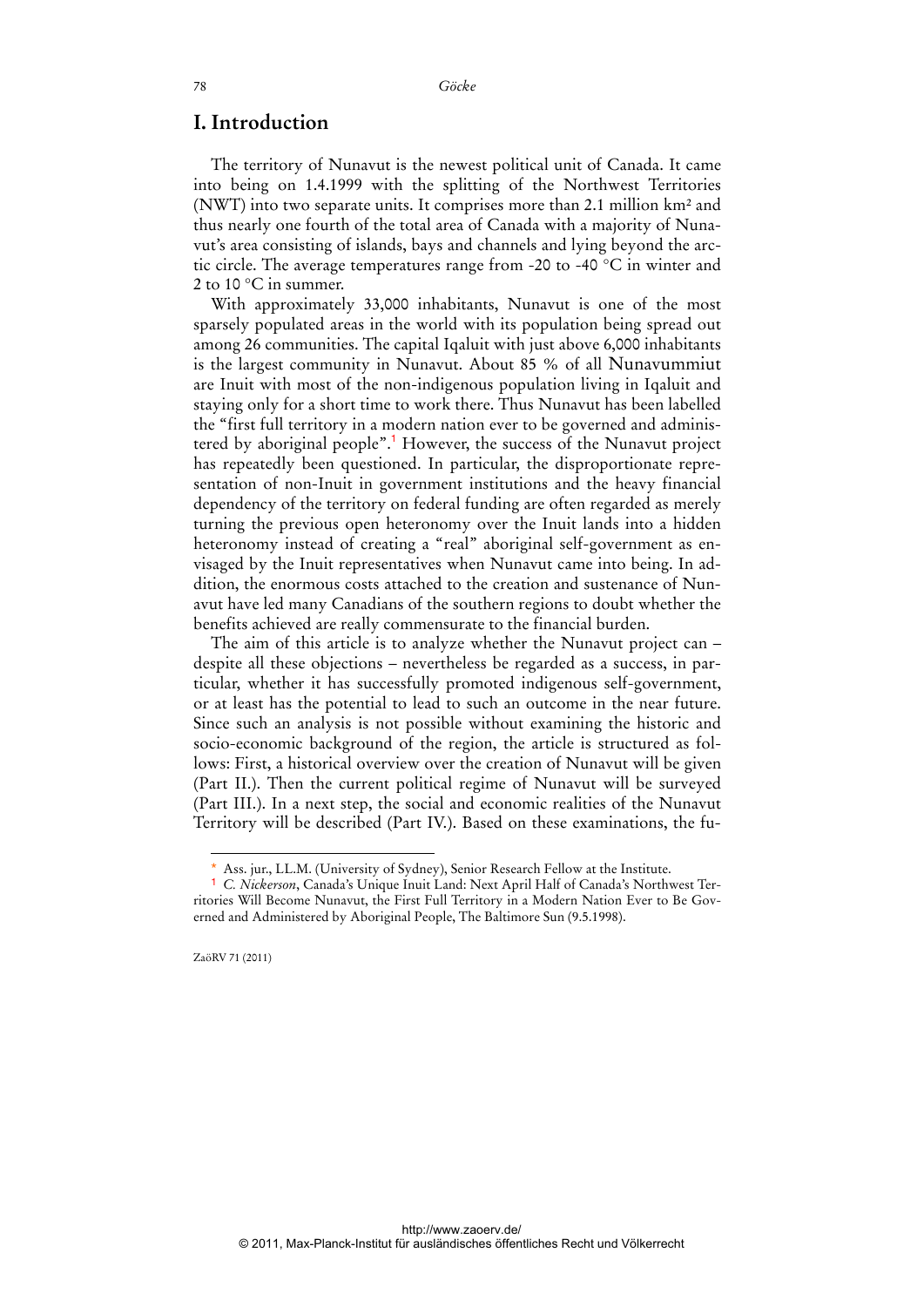ture of the territory will be analyzed by presenting the two main issues currently being discussed with regard to Nunavut: the legal proceedings initiated by the main Inuit organization against the federal government for breach of promises, and the prospect of devolution (Part V.). Ultimately, an appraisal of the Nunavut project will be given (Part VI.).

# **II. History**

Sovereignty over the northern regions was transferred to Canada by the former colonial power Great Britain in 1870. Great Britain first claimed sovereignty over the northern regions in 1670 when *King Charles II* transferred Rupert's Land, an area that comprised the entire Hudson Bay drainage basin, to the British trading company Hudson's Bay Company (HBC), which was also granted an exclusive license to trade with the aboriginal inhabitants.<sup>2</sup> When Great Britain defeated the French, who had also claimed sovereignty over this region, in the struggle for supremacy in North America in 1713,<sup>3</sup> Great Britain de facto became the only European colonial power with access to the North. In 1821, Great Britain also officially claimed territorial sovereignty over the areas north and northwest of Rupert's Land by expanding the HBC's trading license to "all such parts of North America to the northward and the westward of the lands and territories belonging to the United States of America as shall not form part of any of our provinces in North America, or of any lands or territories belonging to the said United States of America, or to any European government, state or power".<sup>4</sup> In 1868, the British Parliament passed the Rupert's Land Act,<sup>5</sup> which provided for the transfer of all lands under the control of the HBC to the newly created federal Dominion of Canada. After the HBC had relinquished all rights to this area,<sup>6</sup> the Rupert's Land and North-Western Territory Order was signed on 23.6.1870, stipulating the accession of these regions to the Dominion of Canada on 15.7.1870. Yet, since it remained questionable whether the Order had also transferred the Arctic islands north of Hudson Bay to Canada, the Canadian Parliament asked the British gov-

 $\overline{a}$ 

<sup>2</sup> Royal Charter for Incorporating the Hudson's Bay Company (1670).

<sup>3</sup> Treaty of Utrecht (1713).

<sup>4</sup> Parliamentary Papers, House of Commons (U.K.) No. 547 (1842), at 22; printed in extracts in *K. McNeil*, Native Claims in Rupert's Land and the North-Western Territory: Canada's Constitutional Obligations, 1982, at 3.

<sup>5</sup> (U.K.) 31 & 32 Vict., c. 105 (reprinted in R.S.C. 1970, App. II, No. 6).

<sup>6</sup> See Deed of Surrender in Schedule C annexed to the Rupert's Land and North-Western Territory Order (1870), R.S.C. 1985, App. II, No. 9.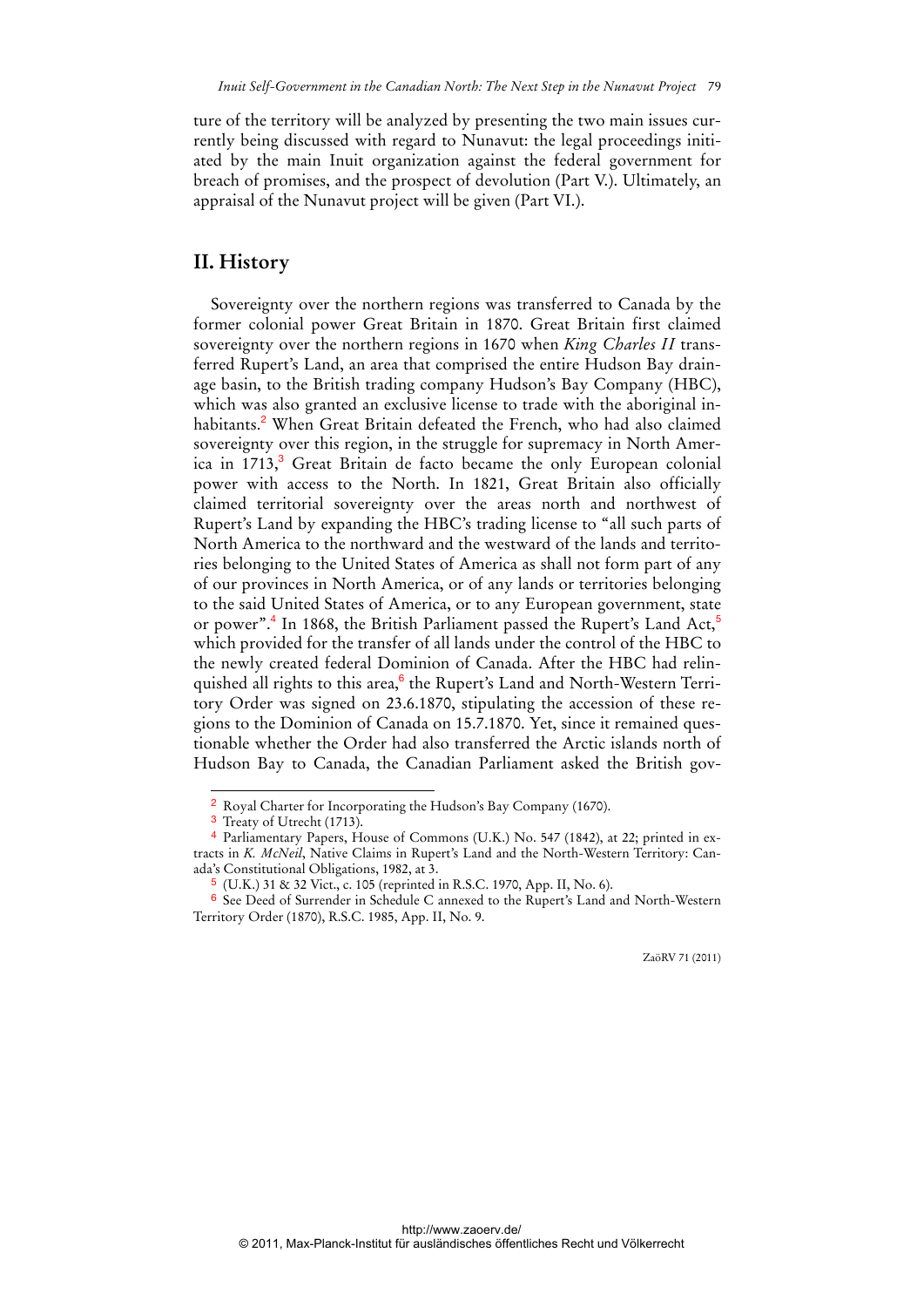#### 80 *Göcke*

ernment to also expressly transfer all regions in North America still being under British sovereignty and all adjacent regions not forming part of the United States' or any European State's territory to Canada. In addition, it asked for a delineation of Canada's northern borders. In response to this request, the British government issued an Order-in-Council on 31.7.1880 stating:

"From and after the first day of September, 1880, all British Territories and Possessions in North America, not already included within the Dominion of Canada, and all Islands adjacent to and of such Territories and Possessions, shall (with the exception of the Colony of Newfoundland and its dependencies) become and be annexed to and form part of the said Dominion of Canada; and become and be subject to the laws for the time being in force in the said Dominion, in so far as such laws may be applicable thereto."

The wording of the Order-in-Council is remarkable since it not only transferred all British regions in North America to Canada but also the adjacent islands, thereby implying that these were not under British sovereignty when the land was ceded to Canada in 1870.<sup>8</sup> On what legal basis these regions could be transferred to Canada by Great Britain remains unclear.

In any case, the Inuit, who had been living in the Arctic regions for over 4,000 years, were completely ignored in this context. They had never been defeated in battle and they had never signed any cession treaties. Thus their lands were treated as terra nullius by the British and unilaterally placed under British control without the consent or even the knowledge of the Inuit. After the Dominion of Canada had been granted sovereignty over all northern regions by Great Britain, the Canadian government continued the British policy of completely ignoring the existence of the Inuit since neither the government nor individual settlers were interested in opening up the land for settlement.

It was not until the beginning of the 20<sup>th</sup> century that Inuit and Europeans established permanent contact: fur traders established economic ties with the Inuit, and through the introduction of new goods like weapons, tobacco and alcohol made them dependent on supplies from the South and thus threatened their traditional nomadic and subsistent society. When fur prices dropped in the 1930s, the living conditions of the Inuit dramatically

<sup>7</sup> Order of Her Majesty in Council Admitting All British Territories and Possessions in North America and Islands Adjacent Thereto into the Union (1880), R.S.C. 1970, App. II, No. 14.

<sup>8</sup> *K. McNeil* (note 4), at 44 et seq.

ZaöRV 71 (2011)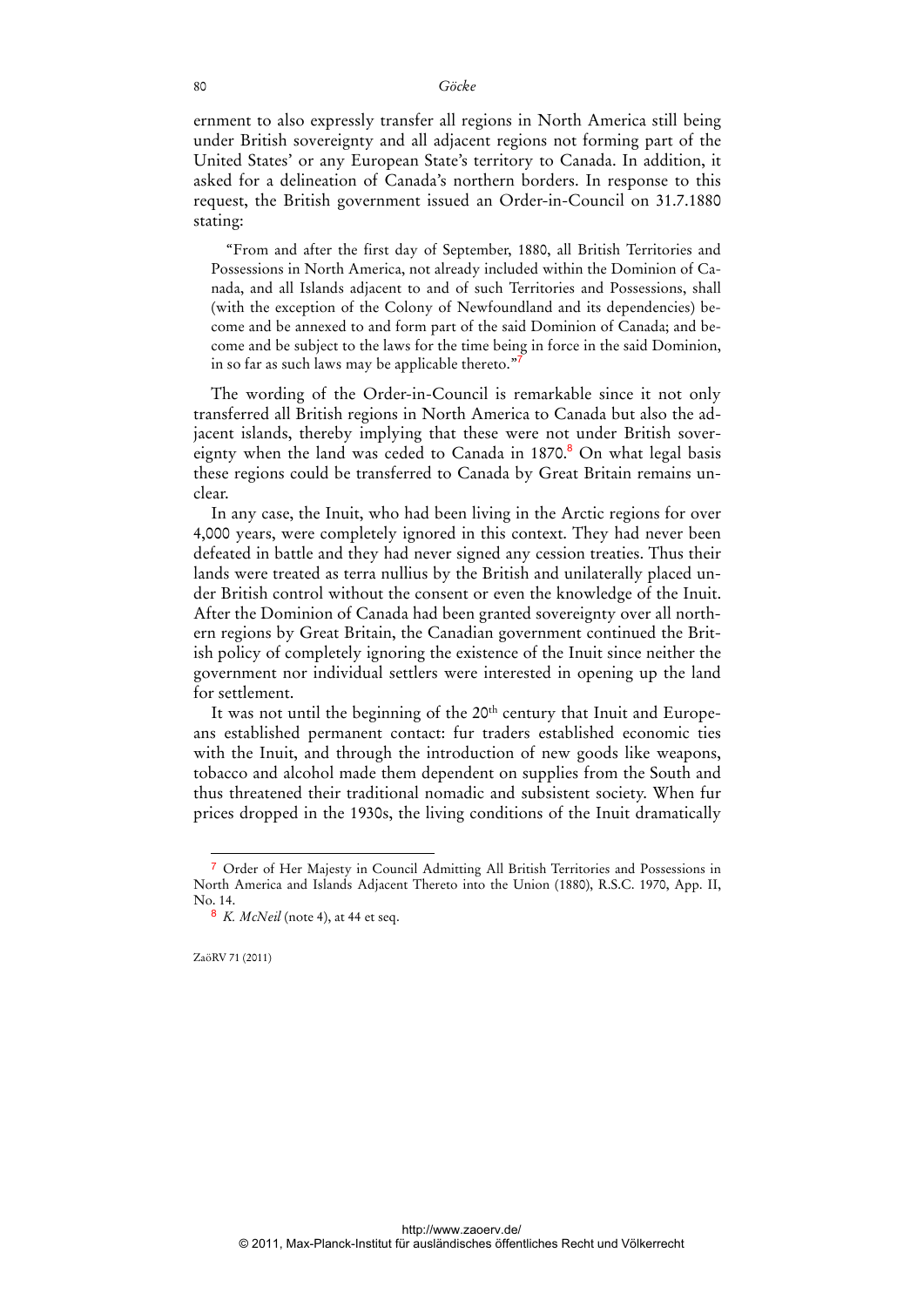declined, yet the Canadian government did not supply the Inuit with any medical or financial aid but continued to ignore their existence. It was not until World War II when US soldiers and with them reporters reached the Arctic and documented the devastating living conditions of the Inuit that the Canadian government under the pressure of public opinion started to take action in order to improve the situation of the Inuit. Canada started a modernization offensive which led to the relocation and aggregation of Inuit in permanent settlements in order to facilitate their supply with social and medical services.<sup>9</sup> English-speaking boarding schools were established at which Inuit children now spent most of the year.<sup>10</sup> But although the Inuit now had – for the first time ever – access to public health and social services and to education, the Canadian government's actions ultimately destroyed the Inuit society, which had been based on small family communities, nomadism and subsistence hunting. The new jobs created in the Arctic, especially in the areas health, education and administration, were mainly given to Canadians from the South, whereas Inuit could only get short-term and low-paid jobs if any. Thus a whole people became dependent on social services which led to low self-esteem and to alcoholism, domestic violence and high suicide rates.<sup>11</sup>

Yet, the everyday discrimination and the breaking-up of the traditional family structure also led to the creation of an Inuit national consciousness.<sup>12</sup> Especially the young generation, who had spent their winters at southernstyle residential schools and their summers out on the land with their families, and thus were on the one hand familiar with the southern political system but on the other hand still rooted in their Inuit culture, was no longer willing to accept to be discriminated against and patronized, and under their leadership a political Inuit movement emerged.<sup>13</sup>

In the course of this movement, the Inuit organization Inuit Tapirisat of Canada (ITC) was founded in 1971 to represent the political, social and cul-

 $\overline{a}$ 

<sup>9</sup> See *J. Hicks/G. White*, Nunavut: Inuit Self-Determination through a Land Claim and Public Government?, 2000, available at http://caepr.anu.edu.au (31.10.2010), at 19 et seq.; *A. Kersey*, The Nunavut Agreement: A Model for Preserving Indigenous Rights, Ariz. J. Int'l & Comp. L. 11 (1994), 429 et seq., at 432 et seq.; *A. Légaré*, Canada's Experiment with Aboriginal Self-Determination in Nunavut: From Vision to Illusion, International Journal on Minority and Group Rights 15 (2008), 335 et seq., at 340 et seq.

<sup>10</sup> *R. Q. Duffy*, The Road to Nunavut, 1988, at 98 et seq.; *J. Hicks/G. White* (note 9), at 22 et seq. with further references.

<sup>11</sup> *J. M. Billson*, Inuit Dreams, Inuit Realities: Shattering the Bonds of Dependency, The American Review of Canadian Studies 31 (2001), 283 et seq., at 283 et seq.; *R. Q. Duffy* (note 10), at 205 et seq.; *J. Hicks/G. White* (note 9), at 23 et seq.; *A. Légaré* (note 9), at 350 et seq.

<sup>12</sup> *J. Hicks/G. White* (note 9), at 26.

<sup>13</sup> *J. Hicks/G. White* (note 9), at 27; *A. Légaré* (note 9), at 342.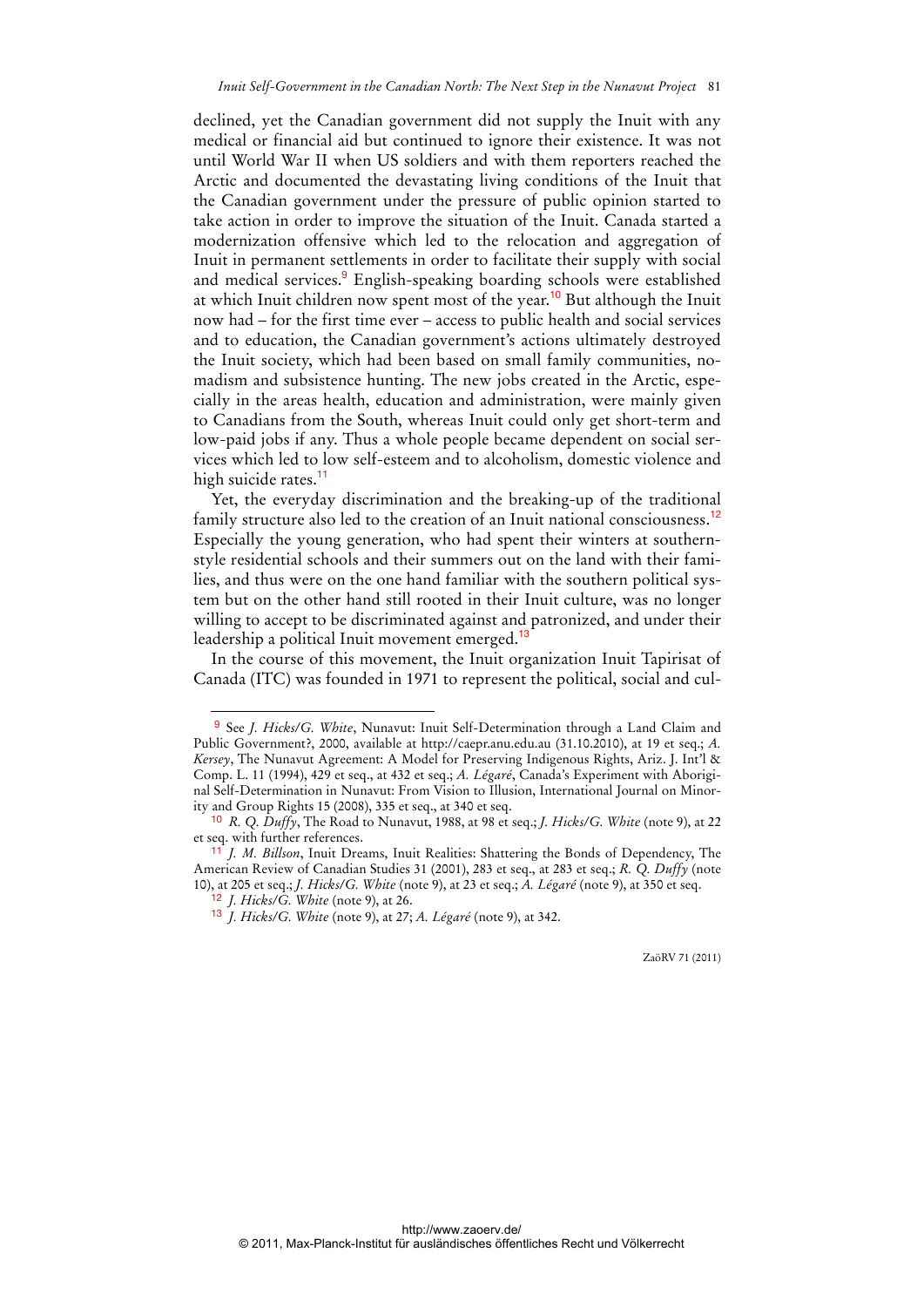tural interests of the Canadian Inuit. In 1976, ITC demanded for the first time the creation of a new territory in order to settle open Inuit land claims.<sup>14</sup>

This demand was fuelled by the Comprehensive Land Claims (CLC) Policy introduced by the Canadian government in 1973 in response to the Canadian Supreme Court decision in *Calder v. Attorney-General of British Columbia*, in which the Canadian Supreme Court – for the first time ever – had hinted that Canada's indigenous peoples still had aboriginal title, i.e. customary interests, which were rooted in the use and occupation of the land before the establishment of sovereignty by a European colonial power, and which survived colonization as a burden on the land, to all traditional lands over which no historic purchase agreements existed.<sup>15</sup> According to the CLC Policy, indigenous groups were to be granted collective fee simple title to parts of their traditional territory and financial compensation in return for the surrender of their aboriginal title over the entire area. In addition, since the conclusion of the Nisga'a Final Agreement in 2000, all CLC Agreements have also contained provisions granting indigenous peoples self-government in those areas they were given as fee simple title. In 1982, aboriginal rights were further strengthened by the introduction of Sec. 35 (1) Constitution Act, 1982, stating that "[t]he existing aboriginal and treaty rights of the aboriginal peoples of Canada are hereby recognized and affirmed".

However, neither the CLC Policy nor Sec. 35 (1) Constitution Act, 1982 created a legal obligation for the Canadian government to form new political sub-units for the purpose of realizing indigenous self-government, and the Canadian government initially turned down the Inuit's request for their own territory.<sup>16</sup> However, several incidents helped the Inuit in their claim for their own territorial sub-unit. First of all, a referendum held in the NWT in 1982 showed that 56.5 % of all inhabitants of the NWT supported the Inuit's claim with 79.5 % support in the suggested Nunavut region.<sup>17</sup> Second, the straightforward and understandable proposal of the Inuit and their non-threatening vocabulary and demeanour increasingly gained support within the Canadian public, who more and more saw the Inuit as "the

<sup>14</sup> *R. Q. Duffy* (note 10), at 235 et seq.; *A. Kersey* (note 9), at 435 et seq. with further references.

<sup>15</sup> Supreme Court of Canada, *Calder v. Attorney-General of British Columbia* (1973) S.C.R. 313, at 328, 375 and 390.

<sup>16</sup> *A. Kersey* (note 9), at 435.

<sup>17</sup> *F. Abele/M. O. Dickerson*, The 1982 Plebiscite on Division of the Northwest Territories: Regional Government and Federal Policy, Canadian Public Policy 11 (1985), 1 et seq., at 6 et seq.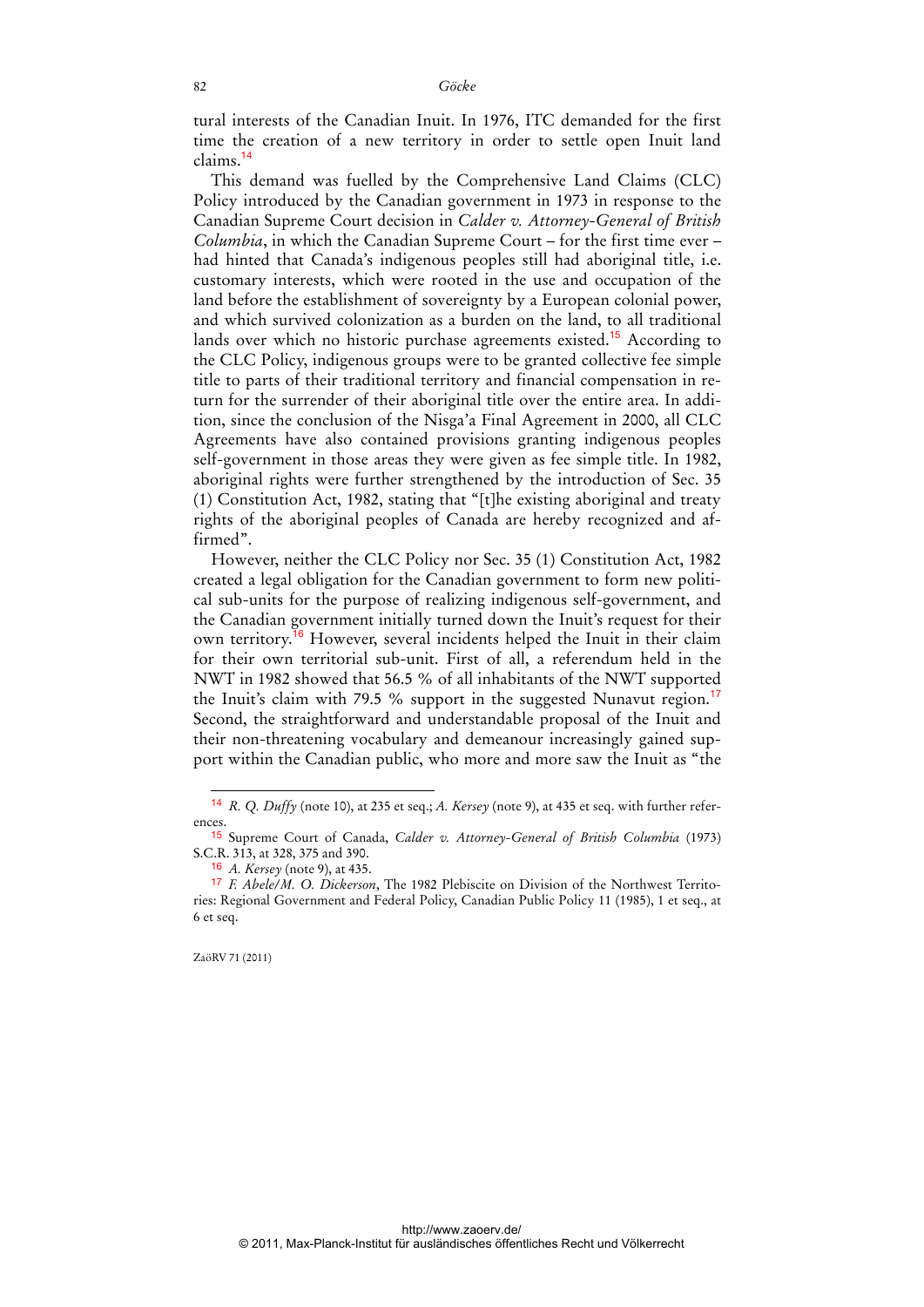good guys" in this conflict and supported their claim.<sup>18</sup> Third, the creation of Nunavut provided the Canadian government with an opportunity to attract favourable media coverage and to improve Canada's reputation worldwide. This was particularly necessary since the 1990 Oka Crisis in Quebec had severely damaged Canada's image as a leader in the field of human rights and indigenous peoples' rights protection. The Oka Crisis was caused by a court decision allowing the expansion of a private golf course over an ancient Mohawk burial ground. In response to this decision, some members of the Mohawk community erected a barricade blocking access to the area. When a police emergency response team attacked the barricade, a gun battle erupted and a police officer got killed. In the aftermath, more and more native persons from within Canada and the United States joined the Mohawks and erected more barricades to completely block main traffic routes in that area. Canada ultimately mobilized the army to help end the barricade. This incident, covered by media worldwide, was extremely detrimental for Canada's international reputation and Nunavut was regarded as a chance to restore it.<sup>19</sup>

Hence, after lengthy discussions, the Canadian government ultimately agreed to create Nunavut, but only upon condition that Inuit representatives – by now the Tunngavik Federation of Nunavut (TFN), a coalition of Inuit organizations, which had taken over this role from ITC in 1982 – would be able to reach an agreement with the Dene and Métis, the indigenous peoples living in the Eastern part of the NWT, on the exact borderline.<sup>20</sup> However, since the Dene and Métis as well as the Inuit claimed the unpopulated Mackenzie Valley as their traditional hunting ground, negotiations were slowed down, and it was not until the Canadian government appointed a mediator that the deadlock could be overcome. In May 1992, a referendum was held regarding the borderline suggested by the appointed mediator, and a narrow majority voted in favour of the division of the NWT along this borderline.<sup>2</sup>

The same year, Inuit representatives and the federal government signed a political accord which was ratified by affirmation of 69 % of eligible voters in the Nunavut region in November 1992.<sup>22</sup> On 25.5.1993, the TFN and the Canadian government signed the Nunavut Land Claims Agreement

 $\ddot{ }$ 

<sup>18</sup> *P. Jull*, Nunavut: The Still Small Voice of Indigenous Governance, Indigenous Affairs 3 (2001), 42 et seq., at 47.

<sup>19</sup> *J. Hicks/G. White* (note 9), at 31; *A. Légaré* (note 9), at 347. See also *P. Jull*, Nunavut Abroad, Northern Perspectives 21 (1993), 15 et seq.

<sup>20</sup> See *A. Kersey* (note 9), at 437 et seq.

<sup>21</sup> *J. Hicks/G. White* (note 9), at 31 et seq.; *A. Kersey* (note 9), at 440 et seq.

<sup>22</sup> *J. Hicks/G. White* (note 9), at 31 et seq.; *A. Kersey* (note 9), at 441.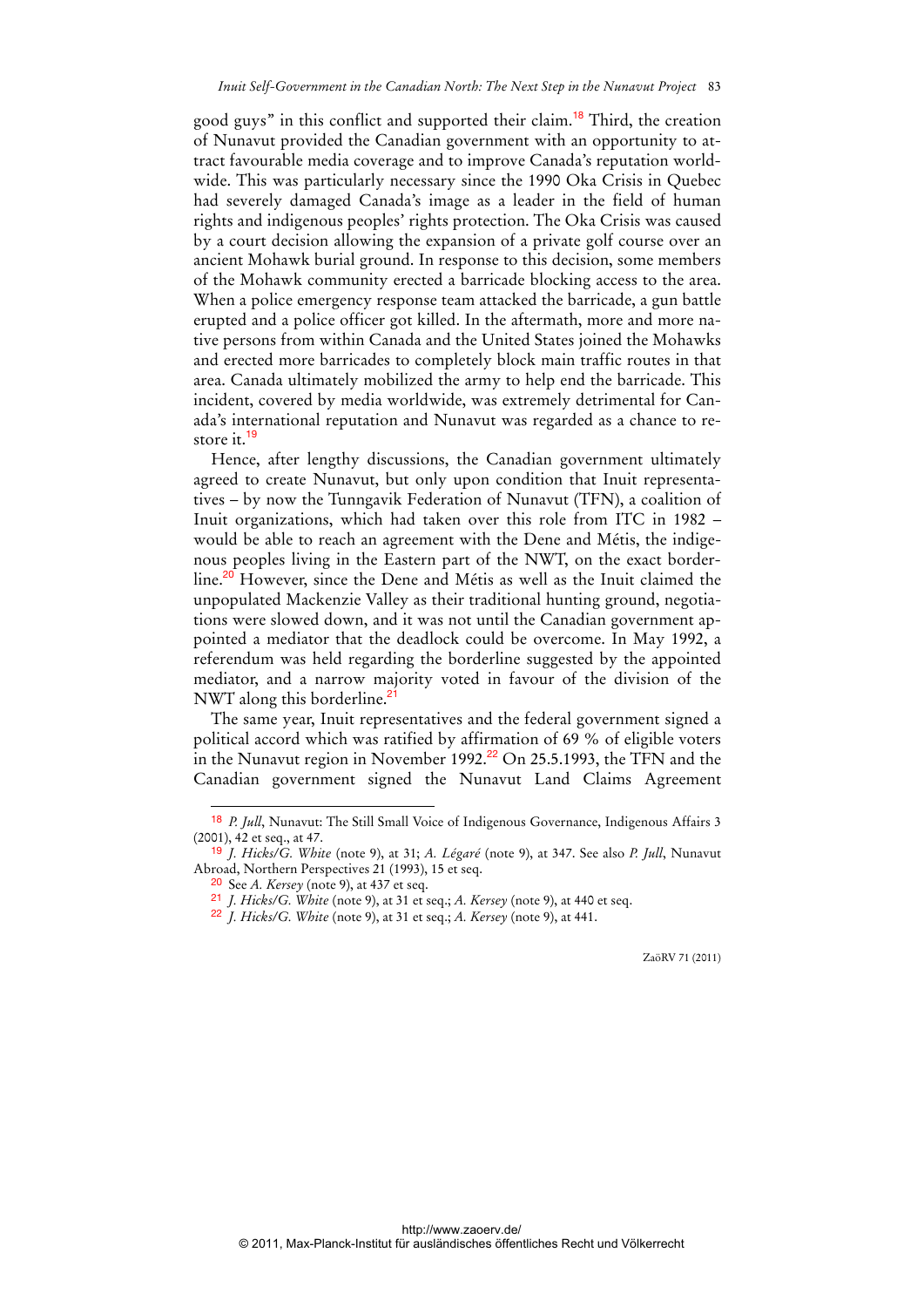(NLCA), whose Article 4.1.1 provided for the creation of the Nunavut Territory with "Nunavut" meaning "our land".

The NLCA was implemented by two Acts of the Federal Parliament of 10.6.1993: the Nunavut Land Claims Act ratifying the NLCA, and the Nunavut Act, stipulating the creation of the Nunavut Territory and the Nunavut territorial government consisting of an executive, a legislature and judicature on 1.4.1999.

# **III. The Nunavut Political System**

Unlike the Canadian provinces and the Yukon Territory, Nunavut has – like the NWT as the only other political entity within Canada – no political parties at the territorial level. Rather, the Nunavut government is based on the consensus system, i.e. individuals who are Nunavut residents are entitled to run for office as independents. The individuals elected within the 19 single-member electoral districts by simple plurality vote form part of the Nunavut legislative assembly and select the Premier and the cabinet members among themselves by majority vote in secret ballot. The Premier then assigns ministers to portfolios.<sup>23</sup> The Nunavut government administration is highly decentralized, i.e. although the Deputy Ministers and their senior managers are based in the capital, the headquarter positions in divisions, boards and agencies are divided between Iqaluit and several other communities being spread all over Nunavut.<sup>24</sup>

Since Nunavut is a territory and not a province, its legislative powers are more limited than the powers of the provincial legislatures enshrined in Sec. 92-95 Constitution Act, 1867. The Nunavut legislative assembly has competence inter alia in the fields of administration of justice, hospitals and charities in and for Nunavut (but not health and social services in general), direct taxation, licensing, property and civil rights, education, preservation, use and promotion of the Inuktitut language, the preservation of game, and the expenditure of money for territorial purposes. Unlike provinces, however, Nunavut cannot borrow money for territorial, municipal or local purposes pursuant to its territorial laws without the approval of the Governor in Council, which considerably restricts the Nunavut government's capacity to act.<sup>25</sup> With regard to foreign affairs, Nunavut does not have any competences, even within the fields of its exclusive competences, since the federal

ZaöRV 71 (2011)

<sup>23</sup> See *J. Hicks/G. White* (note 9), at 44 et seq., 51.

<sup>24</sup> *J. Hicks/G. White* (note 9), at 42.

<sup>25</sup> See Sec. 27 (2) Nunavut Act and Sec. 92 (3) Constitution Act, 1867.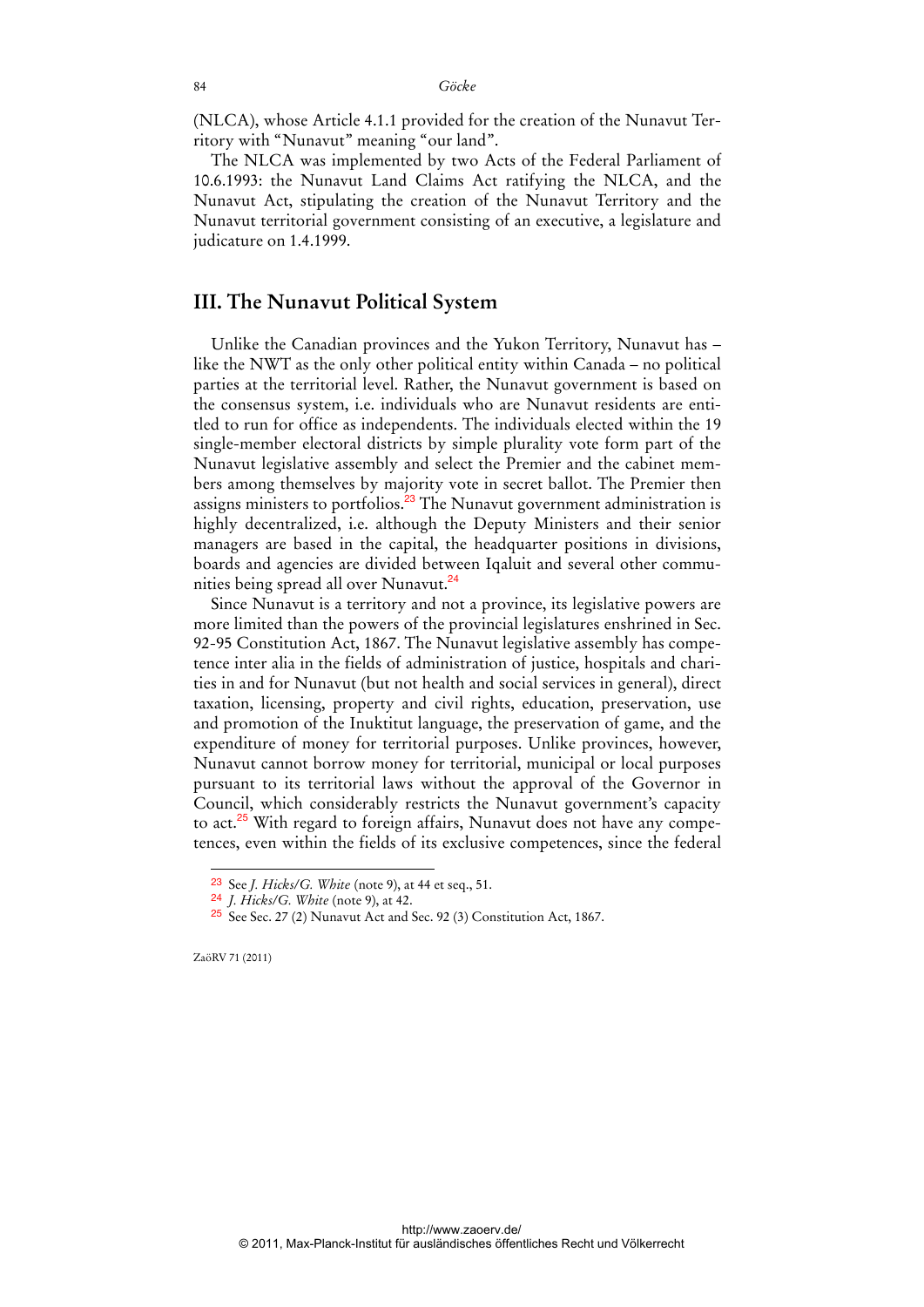government is the only level of government within Canada that may sign and is responsible to the international community for compliance with international agreements.<sup>26</sup> In general, unlike provinces, territories do not have to be involved in the implementation of international treaties either.<sup>27</sup> However, with regard to Nunavut, the NLCA provides that "[a]ny legislation implementing an international […] agreement shall be interpreted and administered to treat Inuit on at least as favourable a basis as any other aboriginal people in Canada"<sup>28</sup> and that Inuit representatives shall participate in discussions leading to the formulation of the federal government's position in relation to international agreements relating to Inuit wildlife harvesting rights in Nunavut.<sup>29</sup>

In addition, in contrast to other territories, the integrity of Nunavut as a political unit within its current borders is guaranteed. As a principle rule, whereas the existence of the Canadian provinces within their current borders is guaranteed, the Canadian federal government may unilaterally dissolve or change the borders of its northern territories.<sup>30</sup> Yet, since Sec. 35 (3) Constitution Act, 1982 clarifies that "in subsection (1) 'treaty rights' includes rights that now exist by way of land claims agreements or may be so acquired", the NLCA has to be regarded as a "treaty" within the meaning of Sec. 35 (1) Constitution Act, 1982, and thus the existence of the Nunavut Territory within its current borders is constitutionally guaranteed. However, according to the NLCA the Nunavut government is a public government, i.e. all Nunavut inhabitants have the same political rights irrespective of their ethnicity.<sup>31</sup> Hence, de iure the existence of indigenous selfgovernment is not guaranteed in Nunavut. Nunavut provides its inhabitants merely with territorial autonomy enjoyed by all Nunavummiut alike. Yet, since Inuit form the vast majority of the Nunavut population, they currently enjoy de facto Inuit self-government in Nunavut. However, since Canadians are free to move wherever they like within Canada, Inuit might lose this de facto self-government one day if a large immigration flow from the South took place and the Inuit became a minority within Nunavut. In particular, large scale resource extraction might lead to such an outcome as

 $\overline{a}$ 

31 Art. 4.1.1 NLCA.

<sup>26</sup> Sec. 132 Constitution Act, 1867.

<sup>27</sup> See *L. Barnett*, Canada's Approach to the Treaty-Making Process, 2008, available at http://www2.parl.gc.ca/Content/LOP/ResearchPublications/prb0845-e.pdf (31.10.2010).

Art. 5.9.1 NLCA.

<sup>29</sup> Art. 5.9.2 NLCA.

<sup>30</sup> See *A. J. Jordan*, The Constitution of the Northwest Territories, 1978, at 93. Exceptions to this rule can be found in Sec. 42 (e) and (f) Constitution Act, 1982.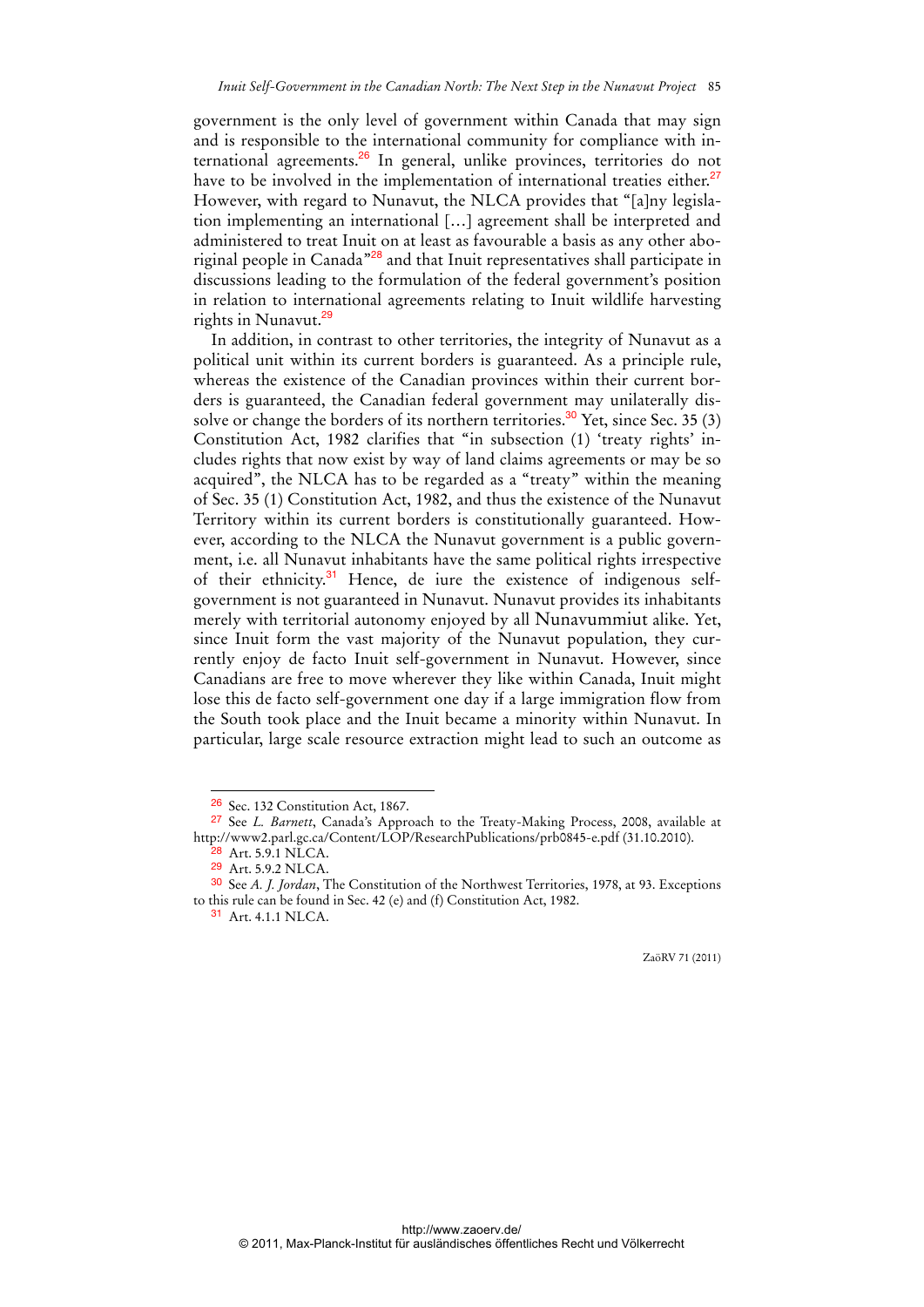it was the case in the Yukon Territory and the NWT, where indigenous peoples nowadays form a minority.<sup>32</sup>

Yet, in addition to the creation of the Nunavut Territory and the installation of a public government, the NLCA also provides for special rights only benefitting the Inuit of Nunavut "in exchange for surrender of any claims, rights, title and interests based on their assertion of an aboriginal title".<sup>33</sup> As a result of the conclusion of the NLCA, the customary interests of the Inuit are no longer a burden on the Crown's radical title to land but these aboriginal title rights, rooted in the use and occupation of the land by Inuit prior to the establishment of sovereignty by a European colonial power, were permanently extinguished. In return, the Inuit of Nunavut were given, inter alia, collective fee simple title to around 350,000 km2 land, which amounts to approximately 17 % of the total Nunavut land area, and subsurface resource rights to 10 % of this area, held by designated Inuit organizations on behalf of the Inuit of Nunavut.<sup>34</sup> This made the Inuit of Nunavut the largest landowners in North America. The Inuit were also guaranteed priority hunting and fishing rights in the entire territory,  $35$  as well as influence on the management of land, water and natural resources in the entire territory via Institutions of Public Government,<sup>36</sup> which shall work together with the Nunavut government without being part of it. $37$  The members of these Institutions of Public Government are nominated by designated Inuit organizations and by the federal and territorial government. These institutions enable Inuit to exert influence in fields which are of special importance to their life and culture beyond the influence they can exert as the majority group within the Nunavut public government.<sup>38</sup> Yet, the Institutions of Public Government are only advisory bodies which have to be heard and reviewed and which can make recommendations to the federal

ZaöRV 71 (2011)

<sup>32</sup> *A. Kersey* (note 9), at 455 et seq.

<sup>33</sup> Preamble to the NLCA.

<sup>34</sup> Arts 19.1.1-19.8.19 NLCA. See also Nunavut Tunngavik Inc., Nunavut: Our Land, Our People (1993), at 5 et seq.

 $35$  Arts 5.6.1-5.7.44 NLCA.

<sup>36</sup> Institutions of Public Government with influence on the management of land, water and natural resources are the Nunavut Wildlife Management Board, the Nunavut Planning Commission, the Nunavut Impact Review Board, the Nunavut Water Board and the Nunavut Surface Rights Tribunal. Further Institutions of Public Government are the Nunavut Arbitration Board, the Nunavut Social Development Council and the Nunavut Implementation Panel.

<sup>37</sup> See *J. Hicks/G. White* (note 9), at 33; *L. Nowlan-Card*, Public Government and Regulatory Participation in Nunavut: Effective Self-Government for the Inuit, Dalhousie Journal of Legal Studies 5 (1996), 31 et seq., at 65.

<sup>38</sup> *L. Nowlan-Card* (note 37), at 38.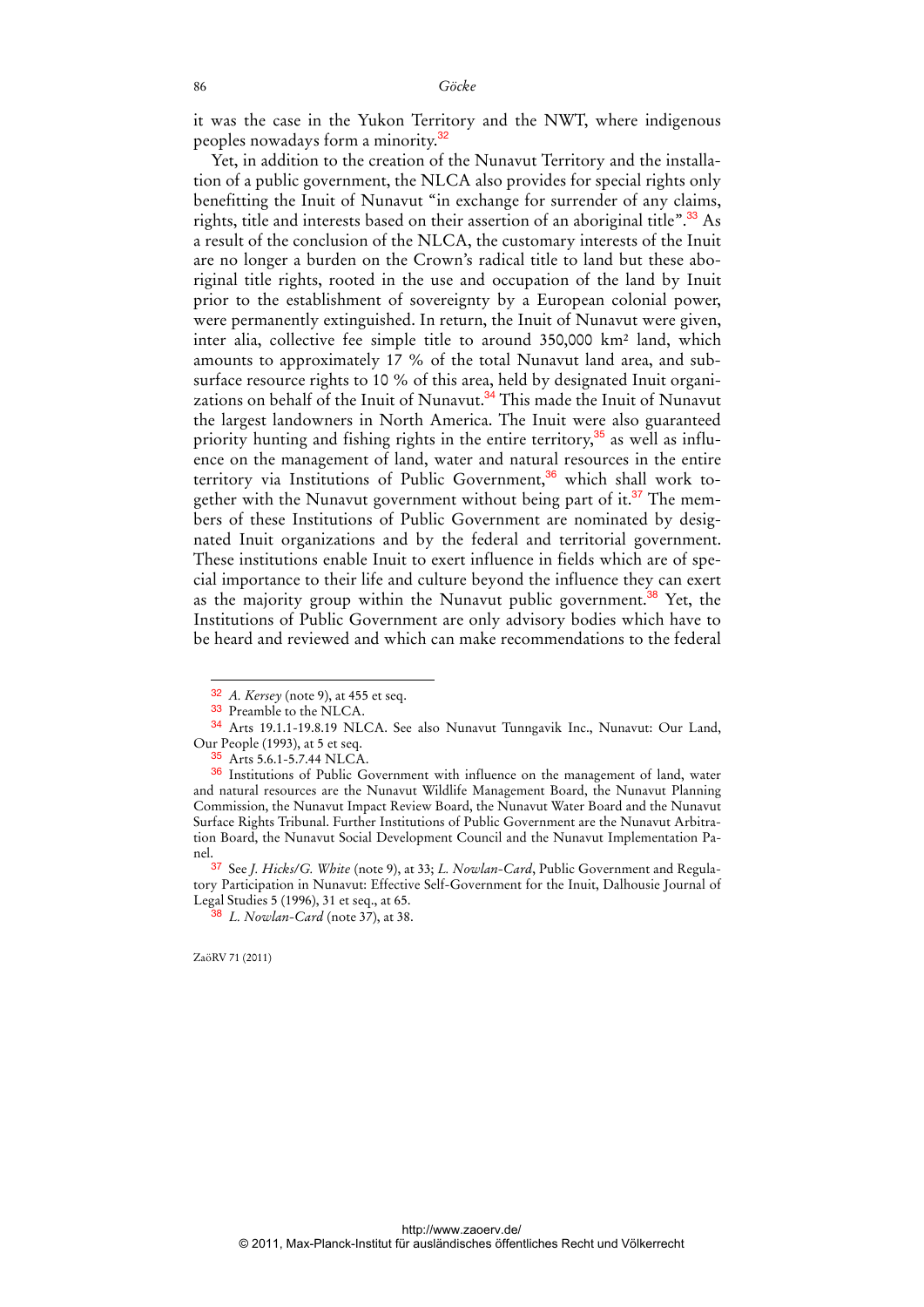and territorial government and thus influence political decisions. The ultimate decision-making power, however, rests with the federal or the territorial government respectively, which can review, reject, modify or accept recommendations by the Institutions of Public Government.<sup>39</sup> Another special right, only granted to the Inuit in exchange for the surrender of their aboriginal title, is the right to be consulted before exploitations of subsurface resources on public land take place.<sup>40</sup> With regard to water power generation or water exploitation projects within Nunavut or the exploitation of resources under Inuit owned land, developers are obligated to conclude impact and benefit agreements with the designated Inuit organizations before the project may commence.<sup>41</sup> Furthermore, the Inuit are guaranteed a share in resource royalties generated on federal land of annually 50 % of the first CAD 2 million and 5 % thereafter.<sup>42</sup> In addition, CAD 1.148 billion were transferred over a period of 14 years (1993-2007) by the federal government to the Nunavut Trust established specifically for this purpose.<sup>43</sup> The income generated from these funds is meant to be used to finance the beneficiary organizations that look after the interests of the Inuit of Nunavut in the long term.<sup>44</sup> The federal government also contributed CAD 13 million to the Implementation Training Fund established to fund the functions of the Nunavut Implementation Training Committee, which promotes training to enhance Inuit participation in the workforce within land claimsrelated organizations.<sup>45</sup> The federal government is also obliged to increase Inuit employment within the Nunavut government to a representative  $level<sup>46</sup>$ 

In order to ensure that the promises made under the NLCA are carried out and that the federal and territorial governments fulfil their obligations, the NLCA mandated the Inuit organization Nunavut Tunngavik Incorporated (NTI), which was formed in 1993 to replace TFN as the legal representative of the Inuit of Nunavut, to serve as a watchdog over the implementation of, and adherence to, the NLCA by both the federal government and the territorial government. As the major "Designated Inuit Organiza-

 $\overline{a}$ 

46 Art. 23 NLCA.

<sup>39</sup> *L. Nowlan-Card* (note 37), at 44.

<sup>40</sup> Art. 27 NLCA.

<sup>41</sup> Art. 26 NLCA. 42 Art. 25 NLCA.

<sup>43</sup> Arts 29.1.1-29.1.4 and 31.1.1 NLCA.

<sup>44</sup> See Nunavut Trust, The Trust Fund (2009), available at http://www.nunavuttrust.ca/ trust.htm (31.10.2010).

<sup>45</sup> Arts 37.8.1-37.8.3 NLCA. See also Nunavut Implementation Training Committee, About Us (2010), available at http://www.nitc.ca/english/home.html (31.10.2010).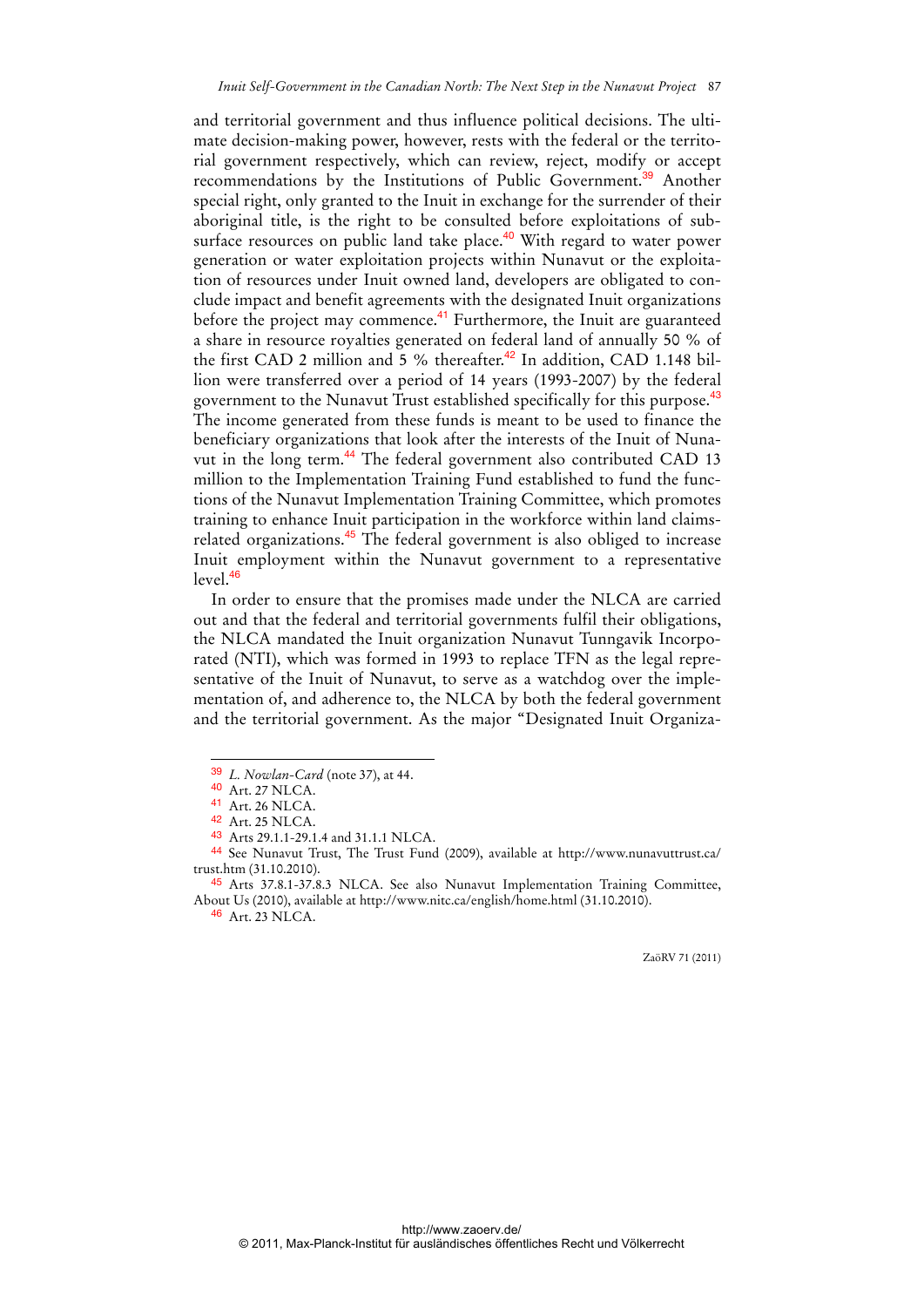#### 88 *Göcke*

tion",<sup>47</sup> NTI acts on behalf and for the benefit of all Inuit of Nunavut, and co-ordinates and manages Inuit responsibilities under the NLCA. It is also NTI which holds most of the collective fee simple title for the Inuit and manages the Nunavut Trust. NTI's executive officers are elected by Inuit voters alone. Hence, there are two parallel political regimes in Nunavut: a public government and an Inuit land rights regime.

# **IV. Social and Financial Realities**

The creation of Nunavut was met with high expectations, both by the federal government and the Inuit of the Nunavut region. The relocation and aggregation of Inuit in permanent settlements that have occurred during the modernization offensive initiated by the Canadian government after World War II have led to an alienation of Inuit from their land and their culture, and to a heteronomy of the Inuit's lives leading to low self-esteem and a myriad of social problems among the Inuit community of Nunavut. The chance for Inuit to regain control over their land and their political destiny by separating from the NWT and forming their own government was regarded as a way to solve the terrible social problems that have plagued the Inuit of Nunavut for decades.<sup>48</sup> However, the current social and financial situation of the Inuit of Nunavut remains rather gloomy.

### **1. Social Realities**

The unemployment rate among the Inuit of Nunavut is with 17 % on average more than twice as high as the Canadian national average.<sup>49</sup> Yet, if the people who quit looking for work were included in the statistics, the rate would be much higher, amounting to up to 70 % in smaller communities.<sup>50</sup> The median income of Inuit in Nunavut is less than two thirds of the national average,<sup>51</sup> and more than half of the Inuit are dependent on welfare

ZaöRV 71 (2011)

<sup>&</sup>lt;sup>47</sup> Art. 1.1.1 NLCA.

<sup>48</sup> *A. Légaré* (note 9), at 336.

<sup>49</sup> Statistics Canada, StatsUpdate: Labour Force, (2010), available at http://www.gov.nu.ca (31.10.2010).

<sup>50</sup> *A. Légaré* (note 9), at 360; *P. Mayer*, Mayer Report on Nunavut Devolution, 2007, available at http://www.ainc-inac.gc.ca (31.10.2010), at 9.

<sup>51</sup> *L. Gionet*, Inuit in Canada: Selected Findings of the 2006 Census, 2008, available at http://www.statcan.gc.ca (31.10.2010).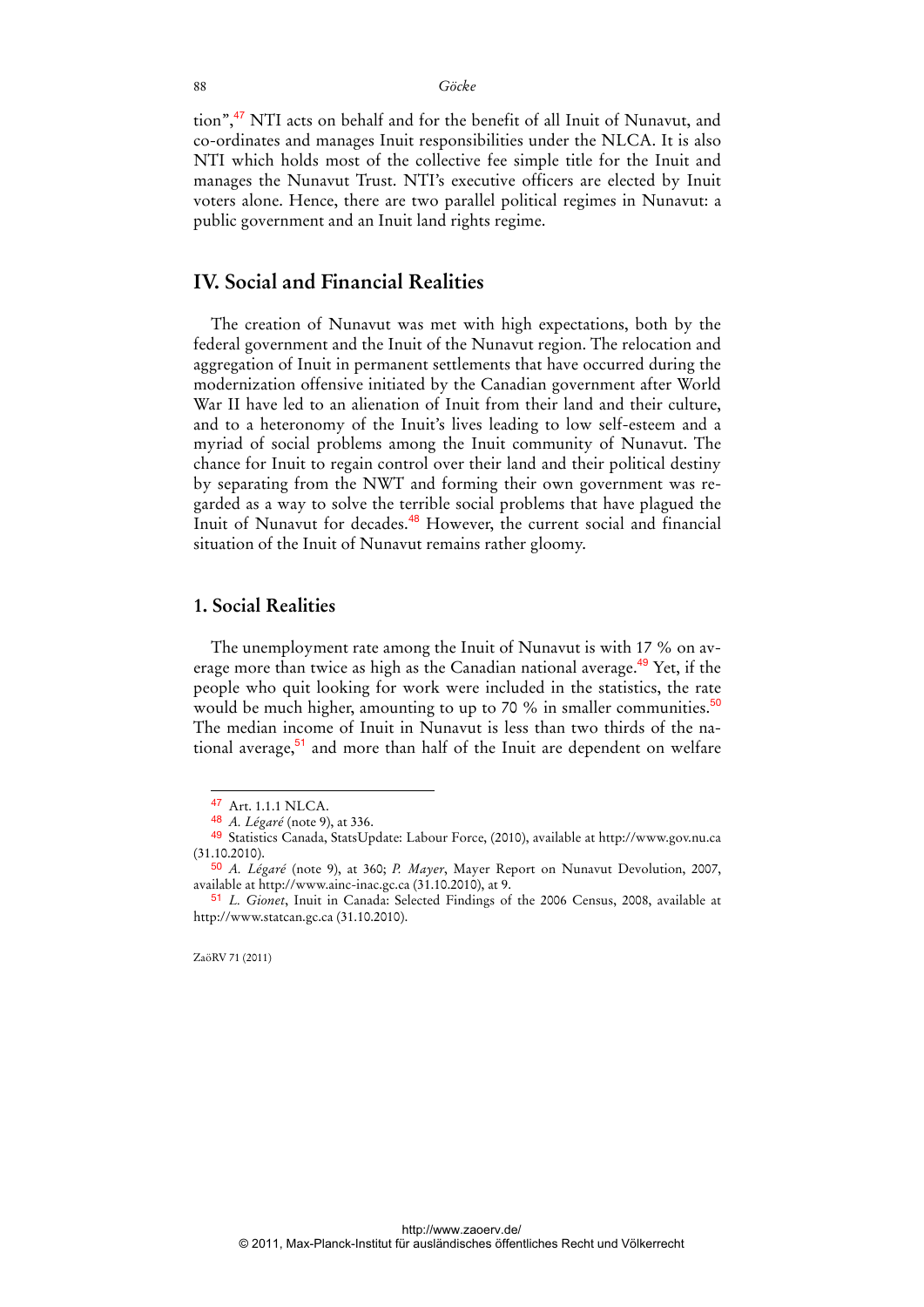support.<sup>52</sup> However, living expenses are 64 % higher than the national average due to the fact that there is no road infrastructure linking Nunavut to the rest of Canada or the Nunavut communities to one another, and hence all goods and equipment have to be transported at high costs either by ship during the short summer season (July-September) to the coastal communities or flown in.<sup>53</sup>

Since Nunavut has no developed wage economy, industry, agriculture or manufacturing base, the Nunavut government is the main employer accounting for about 40 % of all jobs,  $\frac{5}{4}$  yet only half of the government staff is of Inuit descent.<sup>55</sup> This fact is mainly due to the lack of qualification among the Inuit population. More than half of the Inuit population aged 25 to 64 has less than a high school diploma, and only one third has completed a post-secondary education program, which is required for most government positions.<sup>56</sup> Currently only 25 % of Inuit children graduate from high school and not all of them will commence post-secondary education.<sup>57</sup> The high drop-out rate is partly due to the fact that the school curricula developed in the South are often not suitable for Nunavut's Arctic environment and thus foreign to the Inuit culture. In addition, most teachers are non-Inuit, which often leads to cultural boundaries between teachers and students.<sup>58</sup> Another problem is the language. Although 75 % of all Inuit in Nunavut still regard Inuktitut as their first language,  $59$  English is currently the working language of the Nunavut government since most of the government employees are non-Inuit, and therefore fluency in English is essential for a government job. $60$  Since there are no universities in Nunavut, fluency in English is also essential for post-secondary education in the South. Yet, during grade 1-3/4, Inuit children are taught solely in Inuktitut whereas from grade 4/5 onwards – due to a lack of qualified secondary Inuit teachers and Inuktitut material resources – Inuktitut is completely abandoned and English becomes the sole language of instruction. This abrupt and complete change of language of instruction often leads to the result that

 $\overline{a}$ 

<sup>52</sup> *P. Mayer* (note 50), at 9.

<sup>53</sup> *A. Légaré* (note 9), at 339.

<sup>54</sup> *A. Légaré* (note 9), at 359.

<sup>55</sup> *A. Légaré* (note 9), at 357.

<sup>56</sup> *L. Gionet* (note 51).

<sup>57</sup> *T. R. Berger*, Nunavut Land Claims Agreement Implementation Contract Negotiations for the Second Planning Period 2003-2013: Conciliator's Final Report: "The Nunavut Project", 2006, available at http://www.ainc-inac.gc.ca/al/ldc/ccl/fagr/nuna/lca/nlc-eng.pdf (31.10.2010), at iii.

<sup>58</sup> *L. Gionet* (note 51); *A. Légaré* (note 9), at 364 et seq.

<sup>59</sup> *T. R. Berger* (note 57), at iii.

<sup>60</sup> *A. Légaré* (note 9), at 356.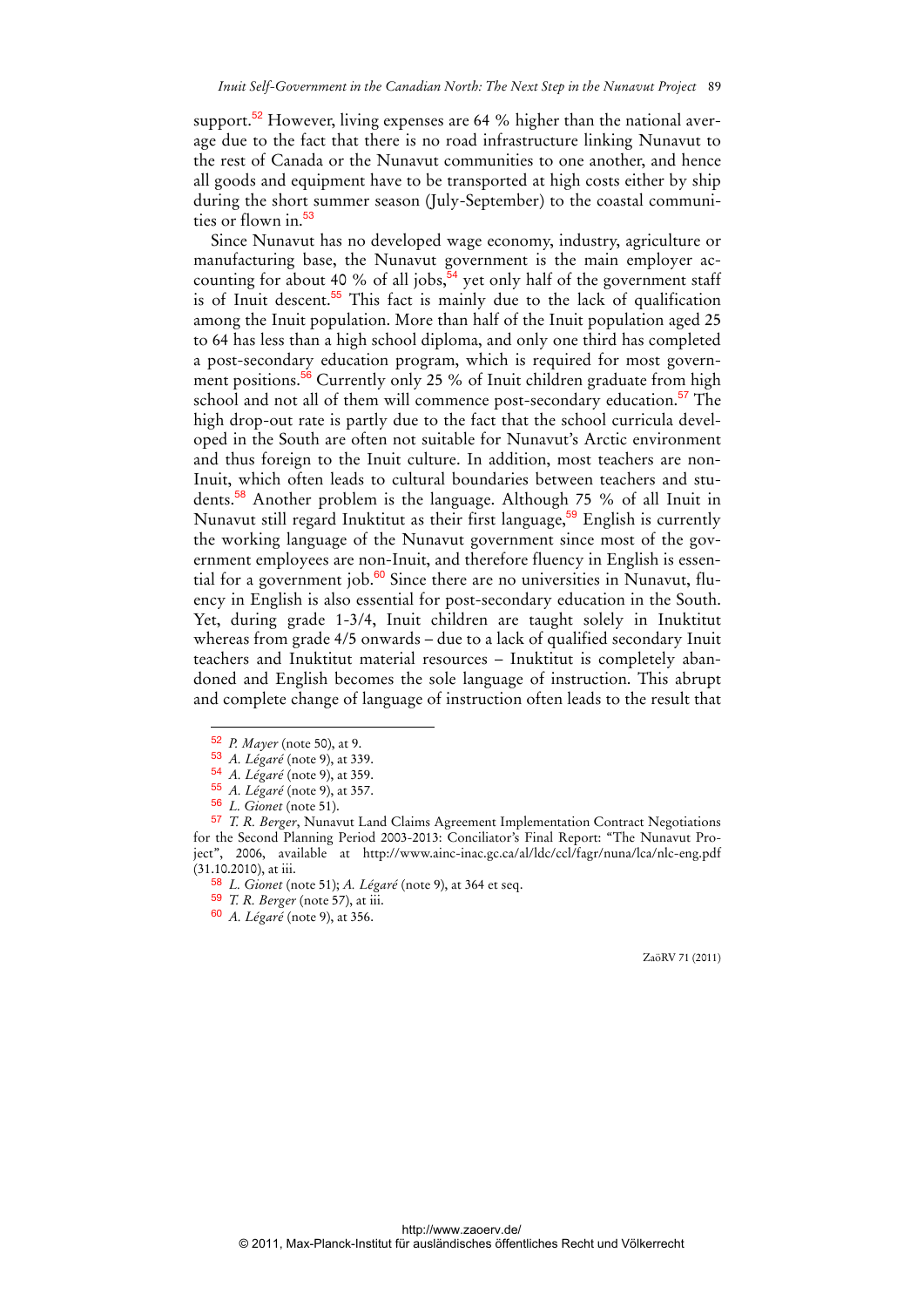Inuit children are neither fluent in English nor in Inuktitut. Problems with the language of instruction and the cultural inadequacy of the school curricula lead to frustration among Inuit children, which contributes to the high drop-out rates of currently 75 % and thus to the lack of qualified personnel in the future.<sup>61</sup>

The high unemployment rate and welfare dependency also lead to numerous other social problems and decisively contribute to the poor living and health conditions of the Inuit. About 50 % of the Inuit in Nunavut live in social housing units with 39 % of the Inuit living in overcrowded conditions (more than one person per room), and about one fourth of all homes are in need of major repairs.<sup>62</sup> The inadequate housing conditions along with poor ventilation, the need to stay inside for most of the Arctic winter and the fact that in most Nunavut households there is at least one person smoking inside the house lead to numerous health problems such as respiratory diseases and hearing impairments among children, tuberculosis, lung cancer and hepatitis A, which are rampant within Nunavut.<sup>63</sup> In addition, overcrowding contributes to the students' poor homework and school performances, and leads to poor mental health of the Inuit population and often to domestic violence.<sup>64</sup> Alcohol and substance abuse is a serious problem within Nunavut, as is the rate of crime, incarceration and domestic violence which is the highest within Canada. $65$  The suicide rates among young Inuit men are a staggering 40 times higher than for the average Canadian in the same age group.<sup>6</sup>

In addition to these mental and physical illnesses mainly caused by overcrowding, many Inuit also suffer from diabetes and obesity since most Inuit do not go out on the land any more to hunt for food but cannot afford healthy and balanced food from the stores either, and therefore often rely on cheap fatty food from the stores.<sup>67</sup> Overall, Nunavut health indicators compare better with third world countries than with the rest of Canada,<sup>68</sup>

ZaöRV 71 (2011)

<sup>61</sup> *A. Légaré* (note 9), at 365; *T. R. Berger* (note 57), at iv-v.

<sup>62</sup> *L. Gionet* (note 51); *A. Légaré* (note 9), at 353 et seq.

<sup>63</sup> *T. R. Berger* (note 57), at vi; *L. Gionet* (note 51); Government of Nunavut – Nunavut Department of Health and Social Service, Report on Comparable Health Indicators for Nunavut and Canada, (2002), available at http://www.gov.nu.ca/health/PIRC\_English.pdf (31.10.2010), at 20, 33; *A. Légaré* (note 9), at 353 et seq.; *P. Mayer* (note 50), at 10.

<sup>64</sup> *A. Légaré* (note 9), at 354; *P. Mayer* (note 50), at 10.

<sup>65</sup> *A. Légaré* (note 9), at 352.

<sup>66</sup> *P. Mayer* (note 50), at 10.

<sup>67</sup> Government of Nunavut – Nunavut Department of Health and Social Service (note 63), at 41; *A. Légaré* (note 9), at 353.

<sup>68</sup> *R. Wilkins* et al., Life Expectancy in the Inuit-Inhabited Areas of Canada: 1989 to 2003, 2008, available at http://www.statcan.gc.ca (31.10.2010), at 7 et seq.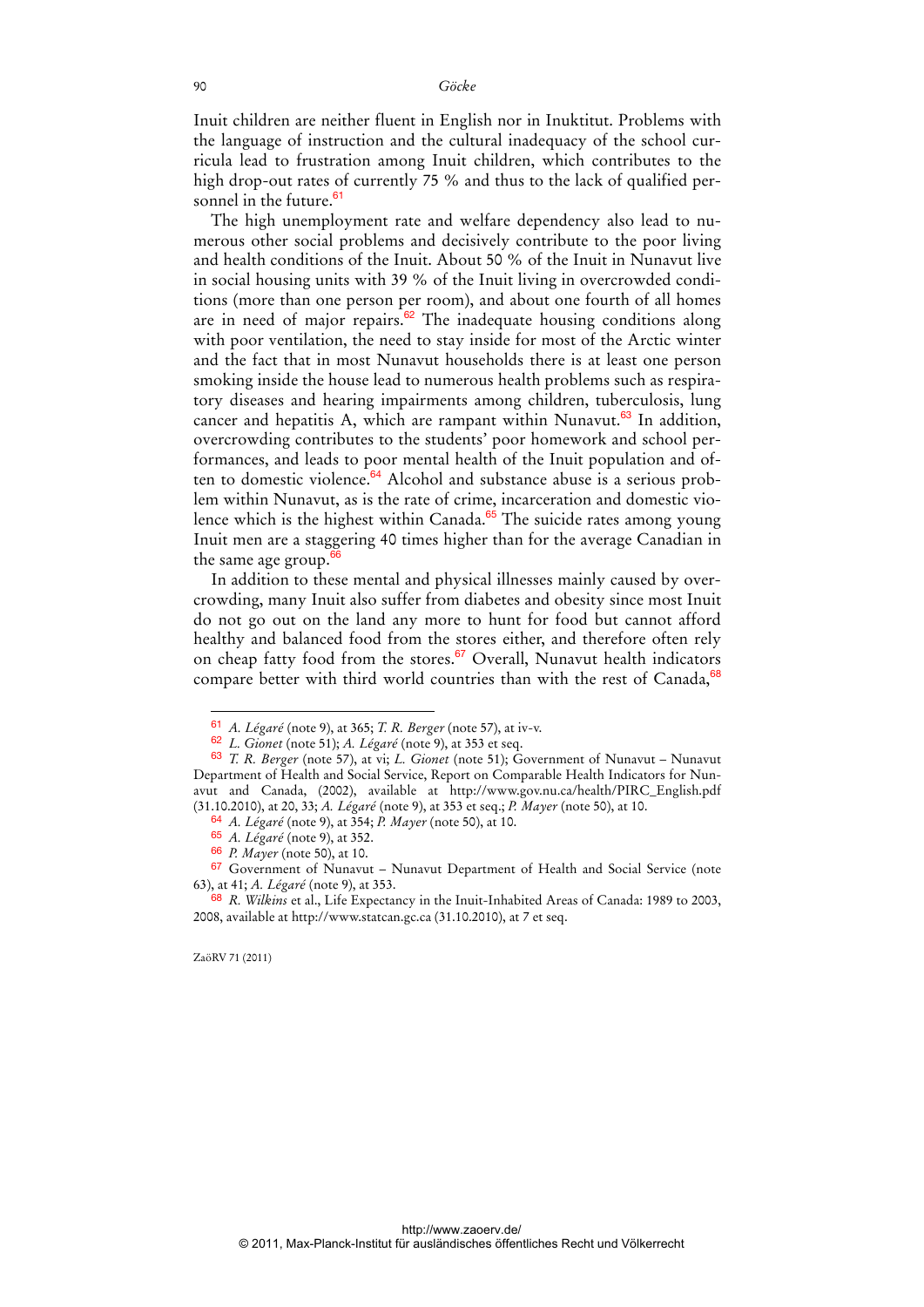with the life expectancy of Inuit being on average twelve years below the national average,  $69$  the infant mortality rate being more than three times higher compared to the rest of Canada, $\frac{70}{2}$  and 38 % more infants being born underweight than on national average.<sup>71</sup>

#### **2. Financial Realities**

 $\overline{a}$ 

In Canada, there are three different forms of federal transfer payments: Canada Social Transfer (CST) and Canada Health Transfer (CHT), which are purpose-related and thus can only be spent on social and health services respectively, and Equalization payments, i.e. federal transfers for addressing fiscal disparities among provinces in order to enable less prosperous provincial governments to provide their residents with public services that are reasonably comparable to those in other provinces, at reasonably comparable levels of taxation.<sup>72</sup> With regard to the Canadian territories, which do not participate in the Equalization program, the federal government transfers payments to them via the Territorial Formula Financing (TFF) to the same ends, i.e. to enable them to provide their residents a range of public services comparable to those offered by provincial governments, at comparable levels of taxation.<sup>73</sup> Unlike CST and CHT, Equalization payments and TFF are unconditional transfers.

The territory of Nunavut is the most fiscally dependent unit within Canada. It relies on federal funding for about 93 % of its annual budget,  $74$ whereas on average federal transfers account for about 19 % of provincial and territorial revenues.<sup>75</sup> The Nunavut government's own-source revenues

<sup>69</sup> Statistics Canada, Aboriginal Peoples in Canada in 2006: Inuit, Métis and First Nations: 2006 Census (2007), available at http://www.statcan.gc.ca (31.10.2010), at 19.

<sup>&</sup>lt;sup>70</sup> Government of Nunavut – Nunavut Department of Health and Social Service (note 63), at 12.

<sup>71</sup> *P. Mayer* (note 50), at 11. See also Government of Nunavut – Nunavut Department of Health and Social Service (note 63), at 13.

<sup>72</sup> Government of Canada – Department of Finance, Equalization Program (2010), available at http://www.fin.gc.ca/fedprov/eqp-eng.asp (31.10.2010).

<sup>73</sup> Government of Canada - Department of Finance, Territorial Formula Financing (2010), available at http://www.fin.gc.ca/fedprov/tff-eng.asp (31.10.2010).

 $74$  Government of Nunavut – Department of Finance, 2010-11 Fiscal and Economic Outlook (2010), available at http://www.finance.gov.nu.ca (31.10.2010), at 3.

<sup>&</sup>lt;sup>75</sup> Government of Canada – Department of Finance, Federal Support to Provinces and Territories (2010), available at http://www.fin.gc.ca/fedprov/mtp-eng.asp (31.10.2010).

ZaöRV 71 (2011)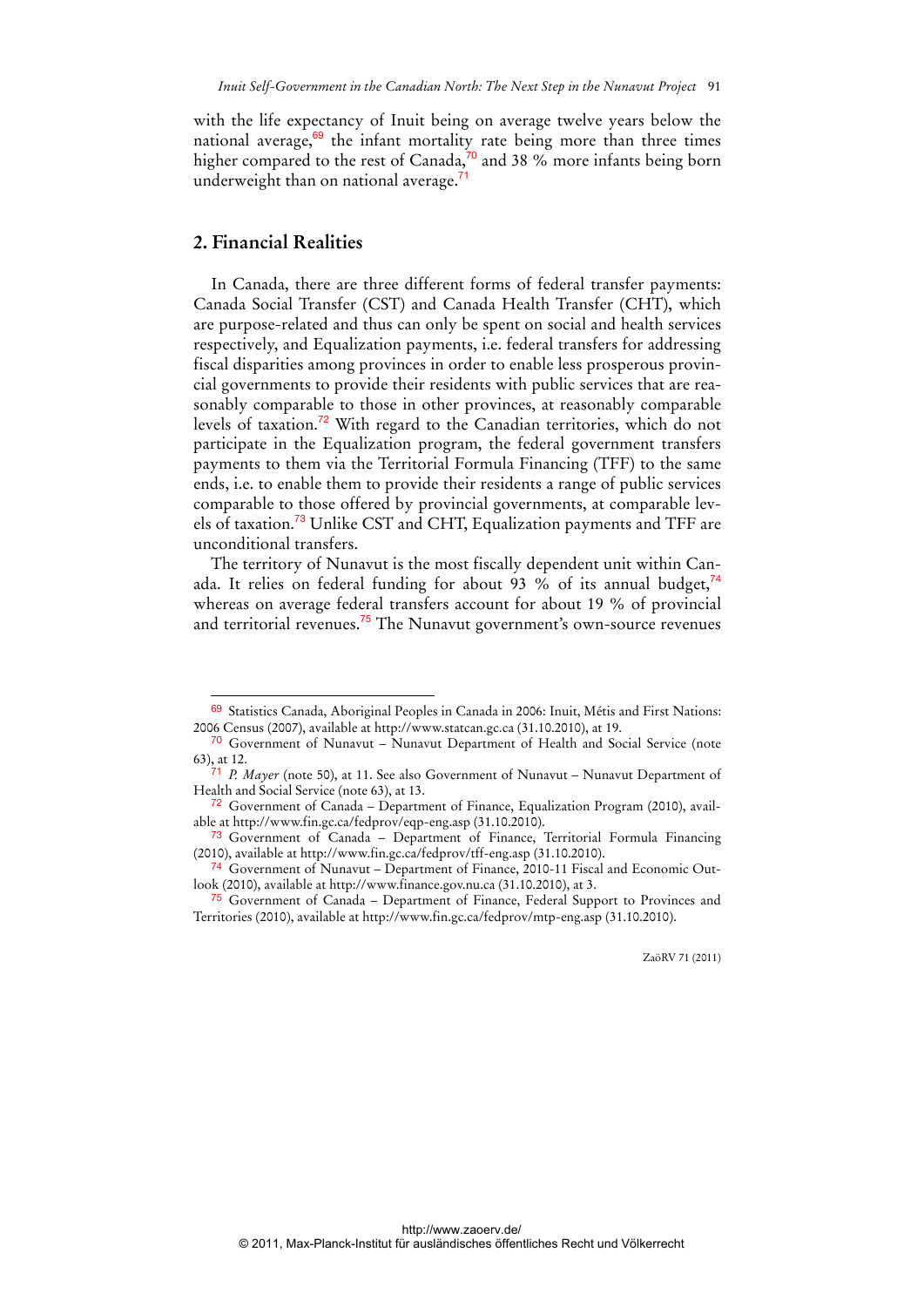92 *Göcke* 

flow mainly from taxes, with payroll tax, personal income tax, and tobacco tax accounting for most of Nunavut's tax receipts.<sup>76</sup>

The per capita allocation of federal transfers amounts to almost CAD 35,985, whereas the average per capita allocation within Canada is CAD 1,897.<sup>77</sup> Since its creation in 1999, the Nunavut government's annual expenditures have almost doubled from CAD 620 million in the fiscal year of 1999/2000 to CAD 1.2 billion for 2010/2011.<sup>78</sup> Parallel to this increase in expenditures, the federal transfers to Nunavut have risen from CAD 557 million in 1999/2000 to CAD 1.18 billion in 2010/2011.<sup>79</sup> The revenues generated within Nunavut, however, have only risen from CAD 63 million in 1999/2000 to CAD 89 million in 2010/2011.<sup>80</sup> Hence, the Nunavut government's dependency on federal transfers has grown over the years.

# **V. The Future of Nunavut**

Nunavut's most pressing need is to increase its revenues. Revenues are needed to build and maintain houses, to improve the education system, to preserve the Inuktitut language, and for health and social programs such as suicide prevention initiatives. Without an increase in revenues, the Nunavut government will not be able to effectively target the immense social problems within the Nunavut Territory. However, since its creation in 1999, the Nunavut government has been heavily underfunded and thus not been able to fulfil its obligations towards the Nunavut population. In order to increase Nunavut's revenues, two different goals are currently targeted: first, to attain proper implementation of the NLCA by court order, and second, to achieve devolution.

ZaöRV 71 (2011)

 $\ddot{ }$ 

<sup>76</sup> Government of Nunavut – Department of Finance (note 74), at 4 et seq.

<sup>77</sup> Government of Canada – Department of Finance (note 75).

<sup>78</sup> Government of Nunavut – Department of Finance (note 74), at 2; Nunatsiaq News, Then and Now: How the GN's Budget Has Swollen Since April 1, 1999 (4.3.2005), available at http://www.nunatsiaqonline.ca (31.10.2010).

 $^{79}$  Government of Canada – Department of Finance (note 75); Nunatsiag News (note 78).

<sup>80</sup> Government of Nunavut – Department of Finance (note 74), at 2; Nunatsiaq News (note 78).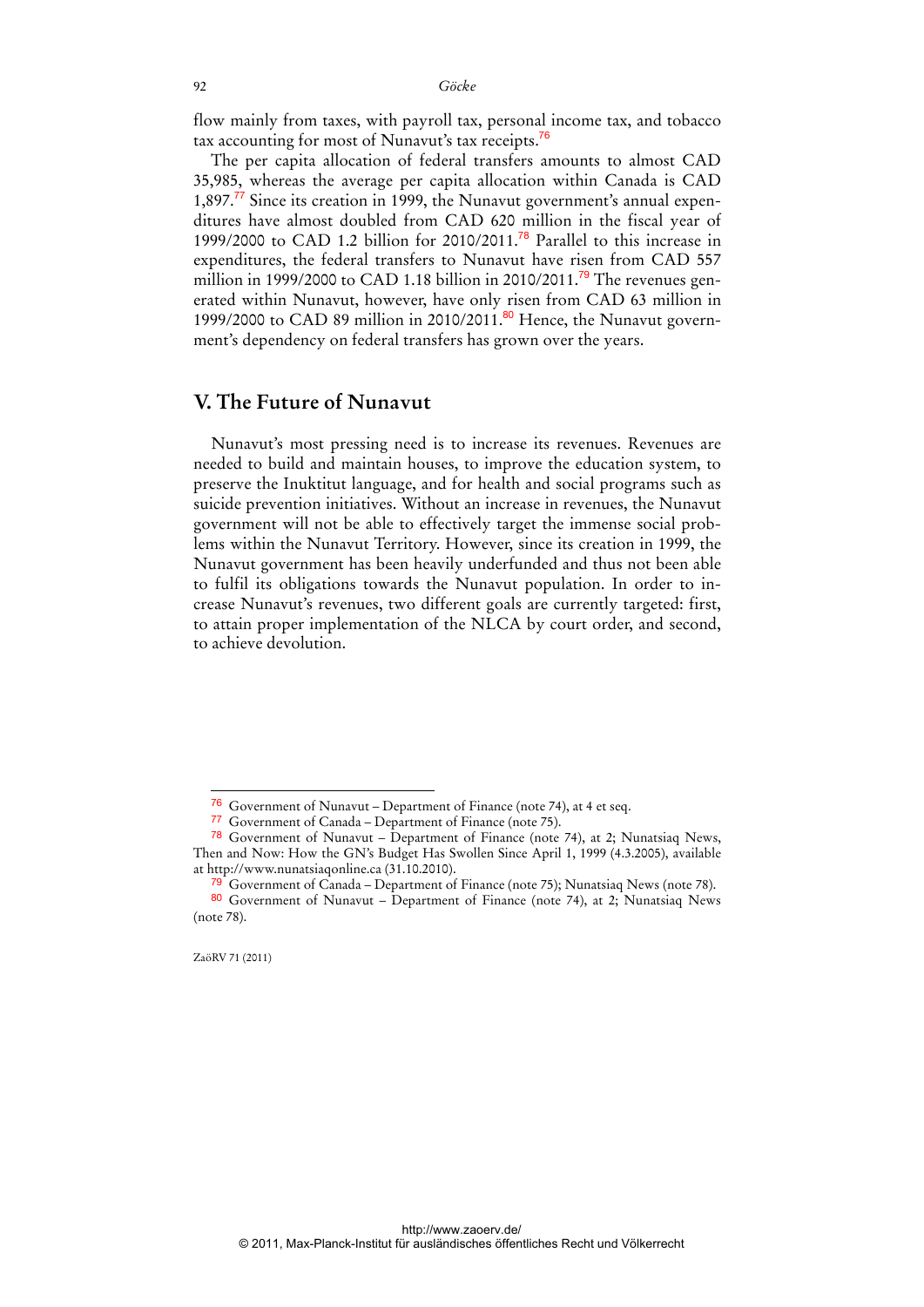#### **1. Implementation of the NLCA**

 $\ddot{ }$ 

On 7.12.2006, NTI filed a statement of claim to the Nunavut Court of Justice alleging breaches of the NLCA by the federal government.<sup>81</sup>

According to Art. 37 NLCA, implementation contracts are to be signed every ten years. These implementation contracts are meant to ensure that the provisions of the NLCA are properly implemented and thus that the Inuit enjoy the special rights they were promised under the NLCA in exchange for the surrender of their aboriginal title.

In May 1993, the TFN on behalf of the Inuit of Nunavut, the government of Canada and the territorial government of the NWT concluded the Contract Relating to the Implementation of the Nunavut Final Agreement (Implementation Contract) covering the first ten years after the ratification of the NLCA (1993-2003). The Nunavut government, however, which is – alongside the federal government – responsible to implement the NLCA, did not come into being until the creation of Nunavut in 1999 and thus did not participate in the negotiations. Although the Inuit were represented by TFN in the negotiations for the Implementation Contract, the federal government and the government of the NWT, which knew that it would have no responsibility to implement the NLCA after the establishment of Nunavut in 1999, also entered into bilateral agreements fixing the amount of funding to be transferred in the first implementation period from the federal to the territorial government in order to implement the NLCA. As a result of these negotiations, from which the Inuit of Nunavut were excluded, the federal government awarded approximately CAD 2 million per year for the implementation of the NLCA.<sup>82</sup>

During the ensuing period, both NTI and the Nunavut government regarded the funding agreed upon by the NWT and the federal government as grossly inadequate to properly fund the implementation of the NLCA, and in 2002, in anticipation of the expiry of the Implementation Contract, the federal government, the Nunavut government and NTI entered into negotiations for the conclusion of a new implementation contract for the second implementation period, which was originally intended to last from 2003- 2013. For NTI and the Nunavut government the revision of the funding

<sup>81</sup> Nunavut Court of Justice, *Nunavut Tunngavik Incorporated v. Canada (Attorney General) – Statement of Claim* (2006), available at http://www.tunngavik.com/category/ publications/legal-services/ (31.10.2010).

<sup>82</sup> *Nunavut Tunngavik Incorporated v. Canada (Attorney General) – Statement of Claim* (note 81), at paras 71-72; *J. Bainbridge*, Negotiating in Good Faith: An Analysis of the Negotiations to Update the Nunavut Implementation Contract, 2005, available at http://www. cba.org (31.10.2010), at 3 et seq.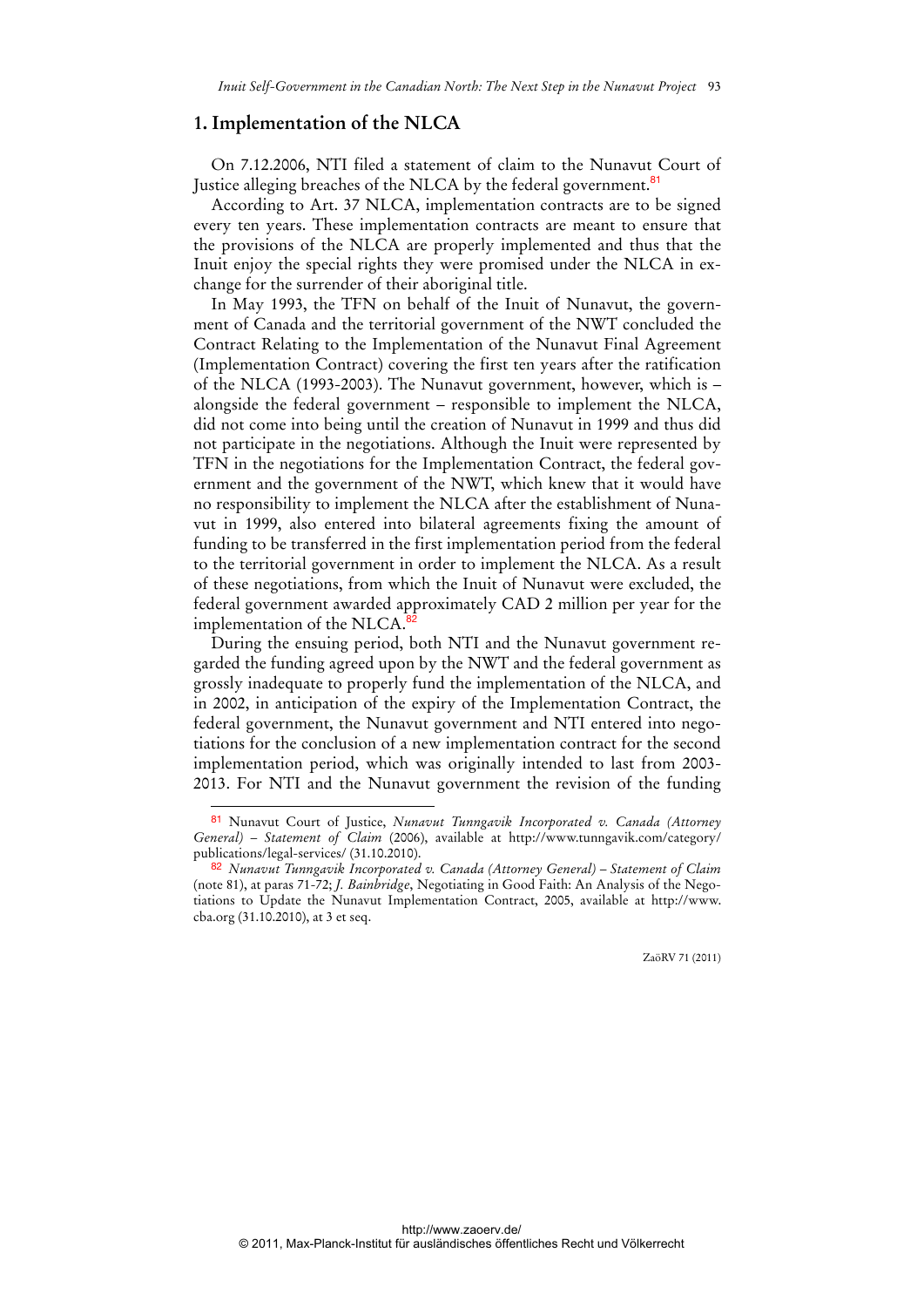arrangements was at the centre of the negotiations. Whereas the federal government wanted to base the funding on the 1993 Implementation Contract and thus on what the NWT government had agreed to spend on the Nunavut region in 1993, not on what would be and would have been adequate to spend, and hence on an arbitrary number, the Nunavut government demanded that the funding be completely revised and instead based on what was actually needed to guarantee the implementation of the special Inuit rights under the NLCA in the future. It presented detailed calculations stipulating that in fact around CAD 50 million per year were needed to properly implement the NLCA. The federal government, however, did not acknowledge any additional costs and was only willing to transfer the annual amount of CAD 2 million per year agreed upon with the NWT government subject to inflation and administrative cost adjustments. It refused to discuss the general revision of the funding arrangements, and in November 2004, the federal government disengaged itself from further negotiations<sup>83</sup>

In particular, the federal government is reluctant to provide appropriate funding needed by the Nunavut government for measures required under Art. 23 NLCA, i.e. to provide for vocational training and prepare Inuit employment plans in order to increase Inuit representation within government institutions to a representative level. Altogether, it is evident that so far only those provisions of the NLCA have been implemented, which do not require much funding.<sup>84</sup> Since the Nunavut government is wholly dependent on funding from the federal government to fulfil the promises made by the Crown towards the Inuit in exchange for the surrender of their aboriginal title, many governmental obligations under the NLCA could so far not be implemented due to lack of sufficient funding.<sup>85</sup>

The NLCA provides for the possibility of arbitration which could help break the impasse reached in the negotiations. However, according to the arbitration clause contained in the NLCA, arbitration will only take place if both parties agree.<sup>86</sup> Yet, since the inception of the NLCA, the federal government has constantly refused its consent to have any matter related to the

<sup>83</sup> *Nunavut Tunngavik Incorporated v. Canada (Attorney General) – Statement of Claim* (note 81), at paras 74-80; *J. Bainbridge* (note 82), at 7 et seq.

<sup>84</sup> Regarding the lack of proper implementation of Art. 23 NLCA see Pricewaterhouse Coopers, The Cost of Not Successfully Implementing Article 23: Representative Employment for Inuit within the Government (2003) available at http://www.tunngavik.com (31.10.2010).

<sup>85</sup> *Nunavut Tunngavik Incorporated v. Canada (Attorney General) – Statement of Claim* (note 81), at paras 16, 74.

<sup>86</sup> Art. 38 NLCA.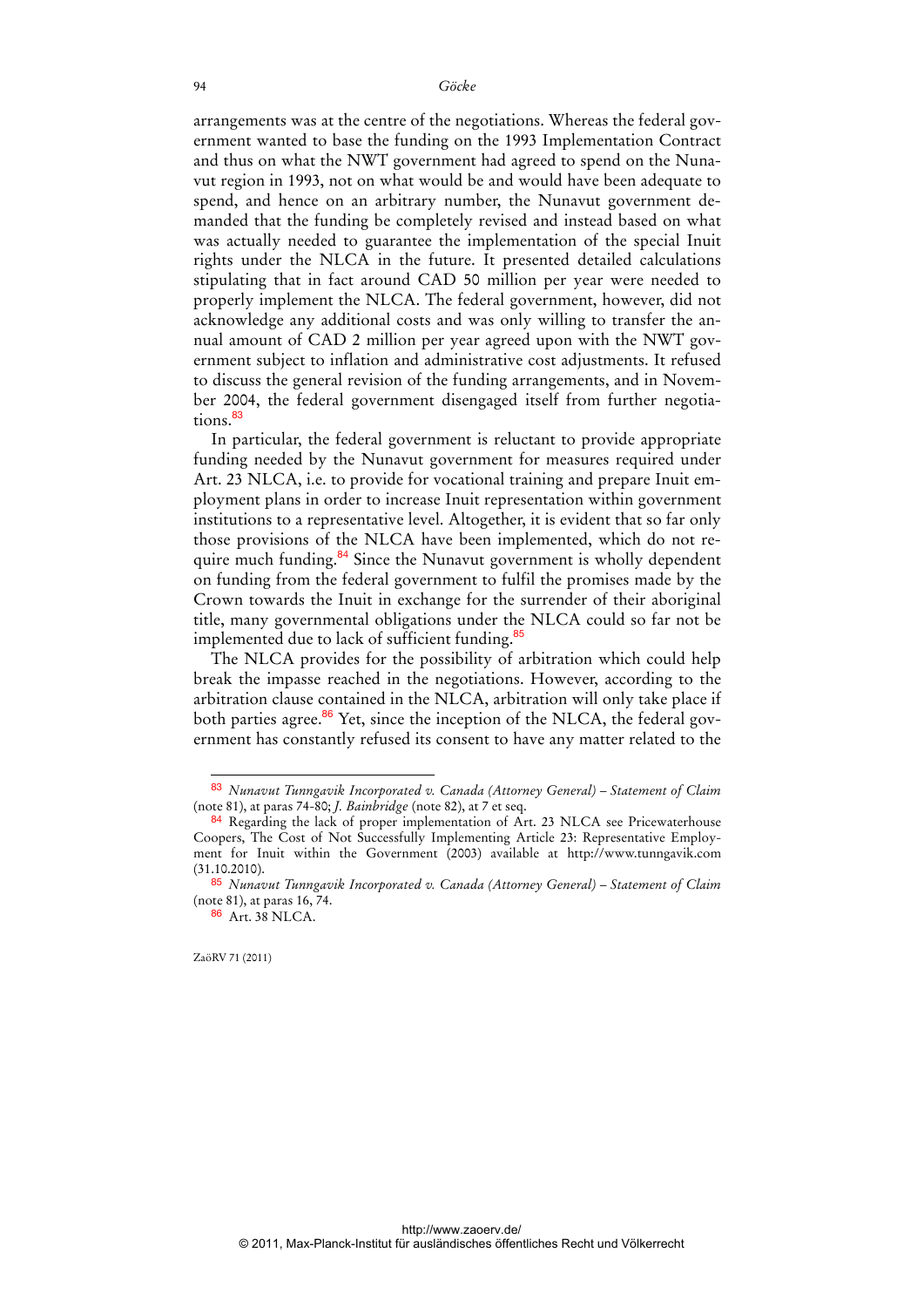NLCA resolved through arbitration.<sup>87</sup> The NTI regards this refusal of consent as a breach of the Crown's fiduciary obligations.<sup>88</sup>

In June 2005, the federal government appointed a conciliator to recommend new approaches to the implementation of the NLCA. In March 2006, the appointed conciliator, *Thomas Berger*, published his Final Report proposing a considerable raise in funding in order to effectively run training programs to increase Inuit representation in public services and to provide for a bilingual education system from grade 1 to  $12<sup>89</sup>$ 

*Thomas Berger* refers to a report published by Pricewaterhouse Coopers in 2003, which estimates that the incremental lost income to the Inuit of Nunavut due to the fact that the government has not successfully implemented Art. 23 NLCA and continues to import a Southern workforce amounted to CAD 123.3 million in 2003 alone.<sup>90</sup> However, all these reports were ignored by the federal government, and no new implementation contract was signed. Instead, the federal government continues to transfer only the amount of money agreed upon in the first Implementation Contract of 1993 with the NWT government plus an inflation and administration cost adjustment.

Since the Nunavut government has proven to be reluctant to head for confrontation with the federal government and to take legal action, NTI has fulfilled its function as a watchdog over the implementation of the NLCA by going to court instead. The law suit initiated by NTI is based on breach of the Crown's fiduciary obligations towards the Inuit of Nunavut, i.e. the federal government's failure to respond to the recommendations made by *Thomas Berger* or other expert reports, to agree to arbitration, to negotiate in good faith, and to provide funding to the Nunavut government in an amount sufficient to allow it to meet its obligations under the NLCA.<sup>91</sup>

The relief sought by NTI is a declaration that the Crown has breached its obligation to properly implement several provisions of the NLCA, an order for specific performance requiring the Crown to fulfil its obligations, an

<sup>87</sup> *Nunavut Tunngavik Incorporated v. Canada (Attorney General) – Statement of Claim* (note 81), at paras 81-84.

<sup>88</sup> *Nunavut Tunngavik Incorporated v. Canada (Attorney General) – Statement of Claim* (note 81), at paras 19 (k), 85.

<sup>89</sup> *T. R. Berger* (note 57), at 13 et seq.

<sup>90</sup> Pricewaterhouse Coopers (note 84), at 10.

<sup>91</sup> *Nunavut Tunngavik Incorporated v. Canada (Attorney General) – Statement of Claim* (note 81), at para. 19.

ZaöRV 71 (2011)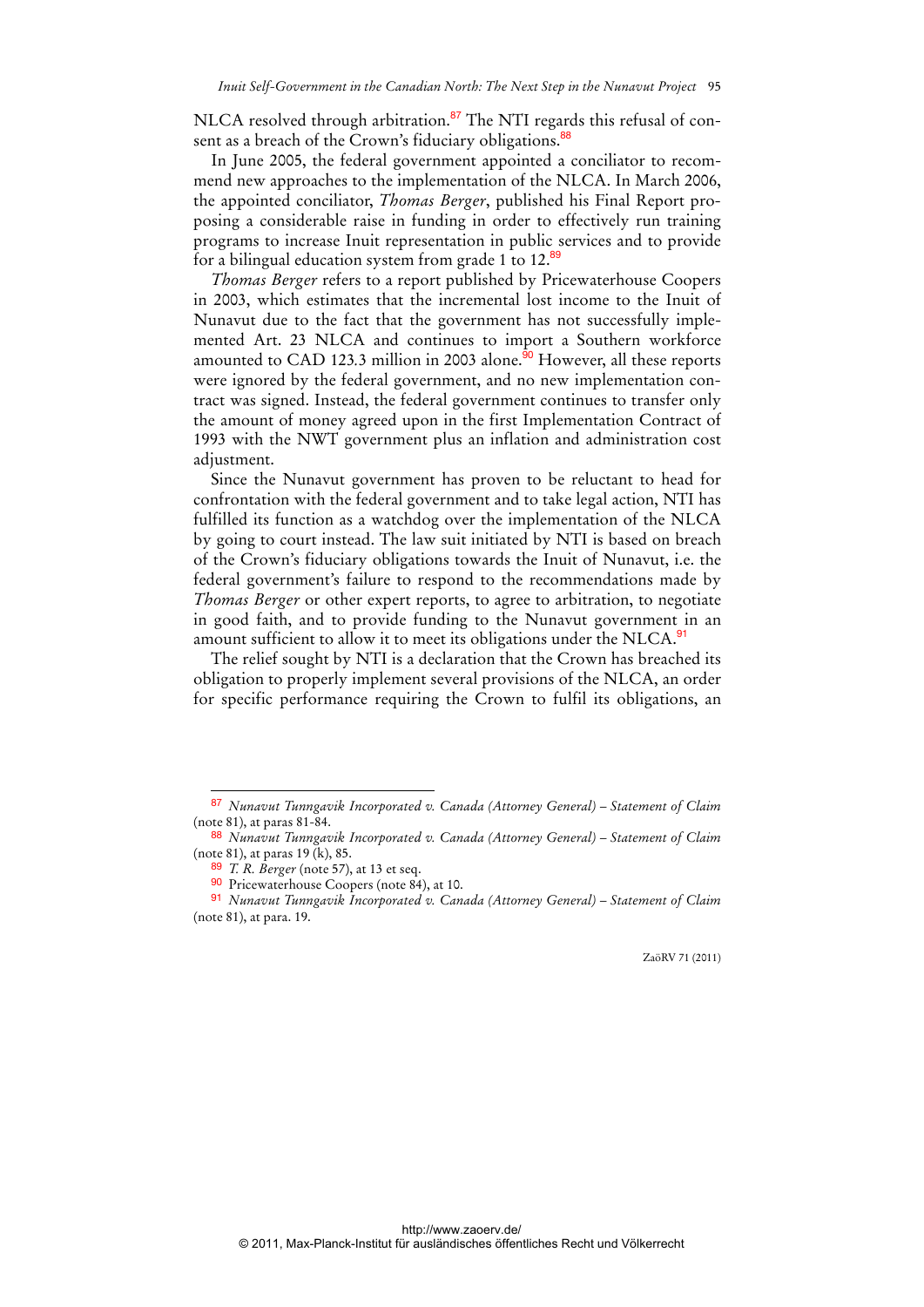order requiring the Crown to consent to arbitration, and CAD 1 billion in damages for loss of wages and benefits for the Inuit plus punitive damages.<sup>92</sup>

#### **2. Devolution Talks**

The second goal currently targeted to improve Nunavut's financial situation and thus to enable the Nunavut government to respond to the pressing social problems within the territory is devolution. Unlike the law suit initiated by NTI against the federal government, a positive outcome of the devolution process would not only benefit the Inuit of Nunavut but all Nunavut residents alike.

Devolution is the process of transferring authority from one government to another, in this case, the transfer of powers from the federal government to the Nunavut government to manage surface and sub-surface natural resources, including the power to levy and collect resource royalties and other revenues, and to control and administer Crown land with the right to use, sell or otherwise dispose of such land.<sup>93</sup>

In this context, a major difference between provinces and territories within the Canadian legal and political system needs to be noted: whereas – as a general rule – public land and sub-surface resources within the Canadian provinces are owned and administered by the respective province, public land and resources within territories are generally under the proprietorship and control of the Crown in right of the federal government. However, this general rule has been undermined by recent developments. In October 2001, the government of the Yukon and the federal government concluded the Yukon Devolution Transfer Agreement providing for the transfer of province-like responsibilities for land, water and resource management from the federal to the territorial government on 1.4.2003. In the NWT, devolution talks are currently carried out, and in March 2004, a Devolution Framework Agreement providing for provincial-like responsibilities for land, water and resource management was signed. Originally, the target date for completion of the devolution talks was scheduled for March 2007 but due to the fact that the numerous aboriginal groups within the NWT wanted to participate in the talks and get a share in resource royalties, the process has been delayed. In May 2007, the NWT government and the abo-

<sup>92</sup> *Nunavut Tunngavik Incorporated v. Canada (Attorney General) – Statement of Claim* (note 81), at para. 86.

<sup>93</sup> See Government of the Northwest Territories - Office of Devolution, Office of Devolution (2009), available at http://www.executive.gov.nt.ca/offices/devolution (31.10.2010).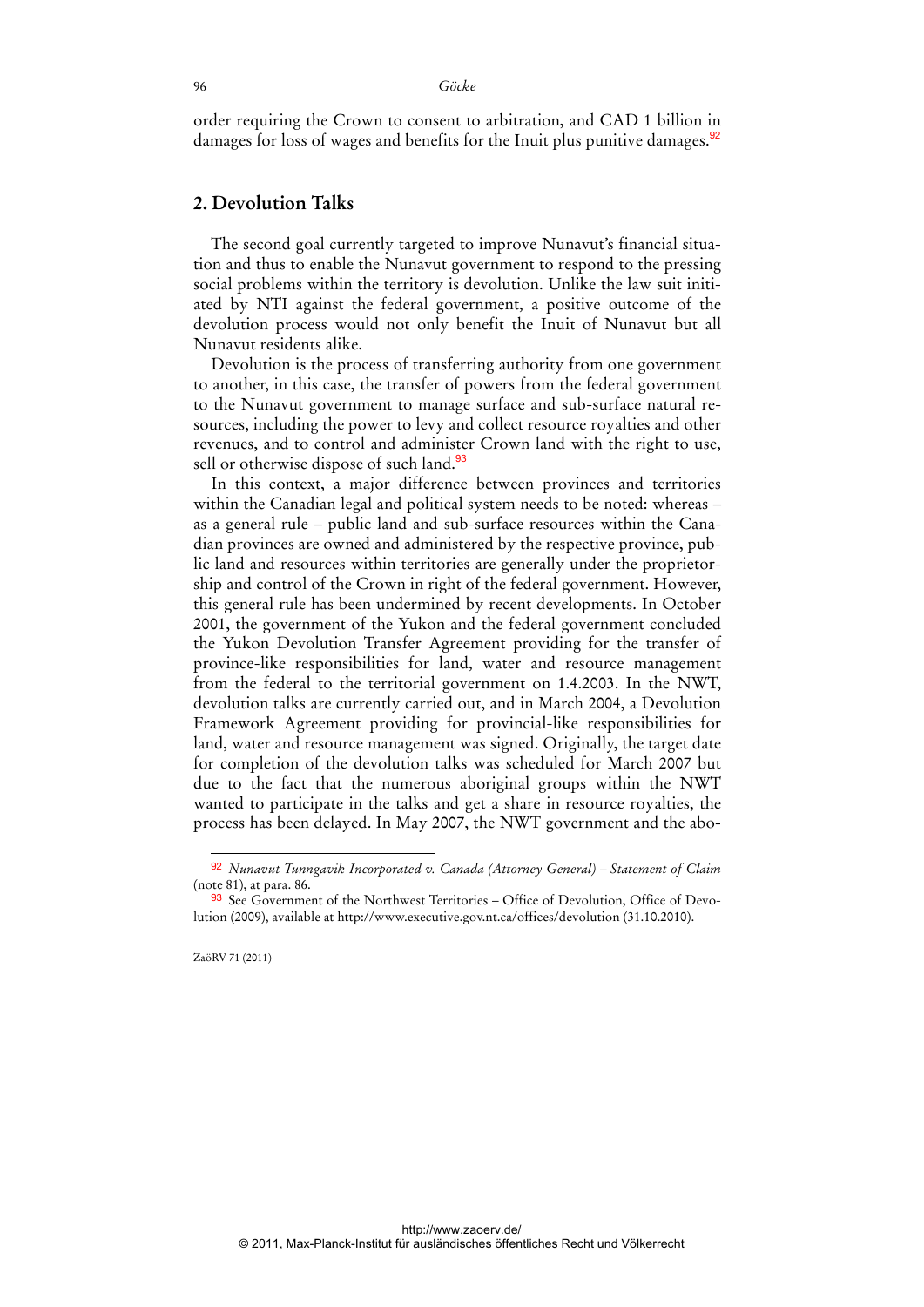riginal groups within the NWT finally reached a Resource Revenue Sharing Agreement-in-Principle and a Devolution Agreement-in-Principle, which was then forwarded to the federal government with a recommendation to adopt it as the basis for a mandate for a final agreement.<sup>94</sup> With regard to the Nunavut Territory, the federal government announced in December 2004 that it was committed to starting devolution negotiations with the Nunavut government before December 2005, and it set the objective of reaching an agreement by December 2008. Yet, despite this objective, devolution talks have not even started.

The objectives of devolving province-like responsibilities for land, water and resource management from the federal to territorial governments are to foster the political development of the North and to enable Northerners to enjoy opportunities and a quality of life similar to that of Canadians in the South, and thus to ensure that future generations will live up there, thereby affirming Canada's sovereignty over the Arctic. Furthermore, devolution is meant to give territorial governments greater control over the development of their land, to reduce their dependency on federal funding, and to make them accountable, thereby enabling the territorial governments and the Northerners to realize their full potential.<sup>95</sup>

Right now the Nunavut government does not benefit from the exploitation of land and resources within Nunavut at all. Those benefits either go to NTI and other designated Inuit organizations, which own 17 % of the Nunavut landmass and 10 % of the sub-surface resources located on their fee simple land, and which are given a share in resource royalties generated on federal land, or to the federal government, which owns the remaining 83 % of the Nunavut area.<sup>96</sup>

Just like the Yukon and the NWT governments, the Nunavut government wants provincial-type powers over management of land, water and natural resources, i.e. the same legislative jurisdiction over natural resources as provincial legislatures and 100 % resource revenues from the exploitation of resources on public land.<sup>97</sup> The Nunavut government insists that the devolution agreement will not only provide for the transfer of control and revenues regarding land and resources on land but also of the lands, islands and waters within the Canadian Arctic Archipelago and of those resources lying under the seabed of Nunavut's internal waters, i.e. the waters within

 $\ddot{ }$ 

<sup>94</sup> Government of the Northwest Territories (note 93).

<sup>95</sup> *P. Mayer* (note 50), at 5 et seq.

<sup>96</sup> Besides the collective fee simple title held by NTI and other designated Inuit organization on behalf of the Inuit of Nunavut, there is no private ownership of land within the Nunavut Territory.

<sup>97</sup> *P. Mayer* (note 50), at 21.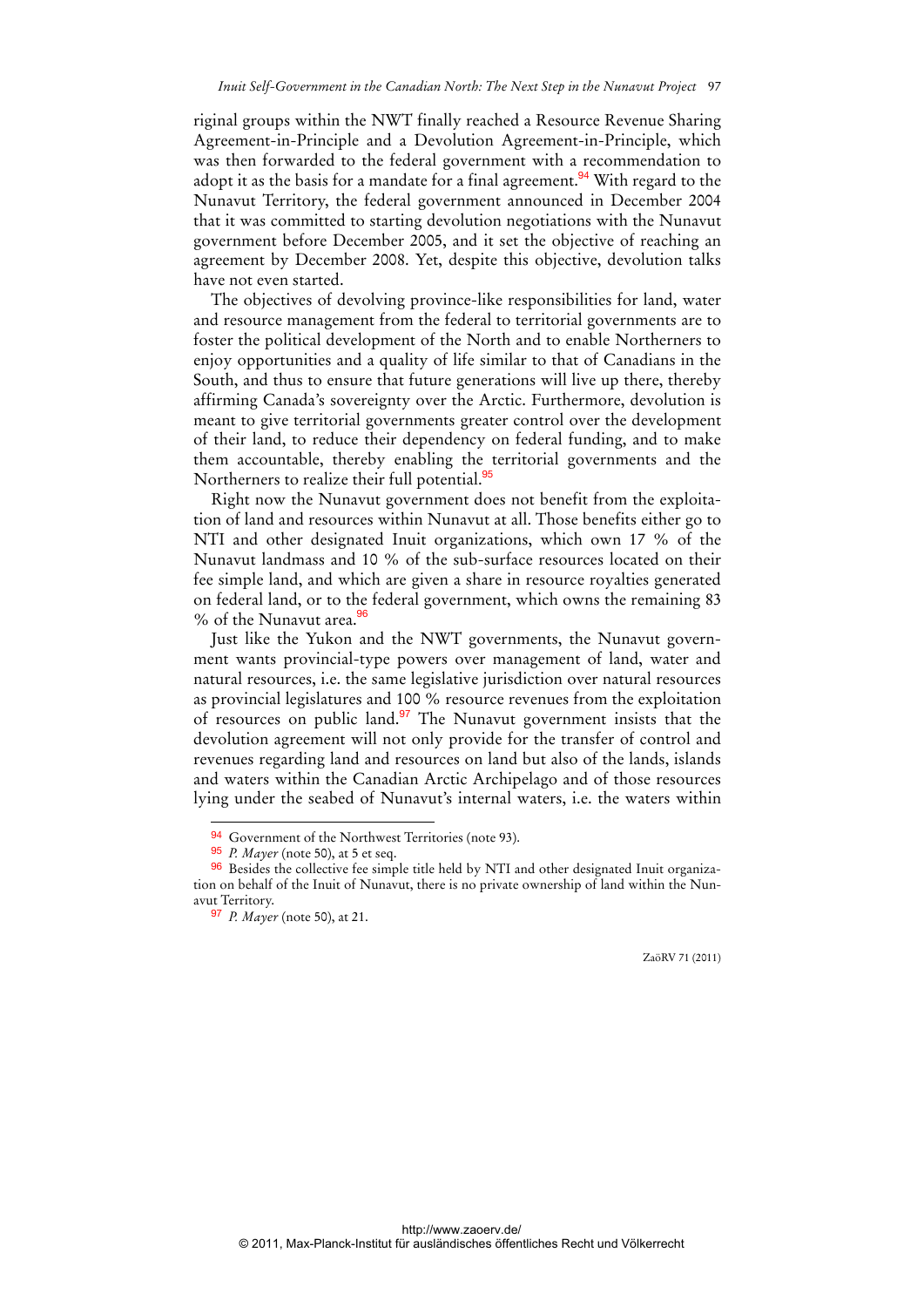the baseline of Canada's Arctic islands.<sup>98</sup> In addition, the Nunavut government wants to ensure that despite the devolution of resource revenues, it will retain a so-called net fiscal benefit, i.e. a guarantee that it will not be required to offset all resource revenues from the TFF payments to Nunavut. For an agreed period of time it wants Nunavut to receive 100 % of the resource revenues generated on public land without a TFF claw-back in order to enable Nunavut to generate the additional income needed to solve the social and fiscal problems of the territory. It is the Nunavut government's position that only after reaching a certain level of development, Nunavut would have to share the resource revenues with Canada.<sup>99</sup> Furthermore, since almost all of Nunavut's resources have to be explored and exploited under difficult geographic and climatic circumstances and due to the lack of infrastructure within the territory, the Nunavut government argues in favour of the establishment of a non-renewable resource development fund to help Nunavut with the exploration and exploitation of its "stranded resources".<sup>100</sup>

It is estimated that there are vast amounts of gold, diamonds, uranium and base metals such as lead, nickel and zinc located on the Nunavut Territory, and that at least 10 % of Canada's total oil reserves and more than 20% of Canada's natural gas reserves lie beneath the Arctic Ocean. Yet, the severe climate conditions, in particular the permafrost and the permanently frozen Arctic Ocean, and the lack of basic infrastructure make explorations and exploitation extremely expensive and thus not economically feasible at the moment.<sup>101</sup> Hence, right now, devolution is more of a symbolic value: it is not so much about revenues but about who has jurisdiction and control over the future development of the land within the territory. But although in the short term there will be no immediate financial benefit, devolution is in the long-term the only way to reduce Nunavut's dependency on federal transfers.<sup>102</sup> Since devolution will give the Nunavut government a real chance to become more financially self-reliant in the future, it would amount to nothing less than the next step in Inuit self-determination in the Canadian Arctic.

Yet, the federal government has proven to be reluctant to transfer province-like land and resource management rights to the Nunavut government. Due to the fact that the Nunavut government has not been able to ade-

ZaöRV 71 (2011)

 $\ddot{ }$ 

<sup>98</sup> *P. Mayer* (note 50), at 28, 31 et seq.

<sup>99</sup> *P. Mayer* (note 50), at 32 et seq.

<sup>100</sup> *P. Mayer* (note 50), at 34.

<sup>101</sup> *P. Mayer* (note 50), at 17; *J. Hicks/G. White* (note 9), at 16; *A. Légaré* (note 9), at 360 et seq.

<sup>102</sup> *P. Mayer* (note 50), at 19.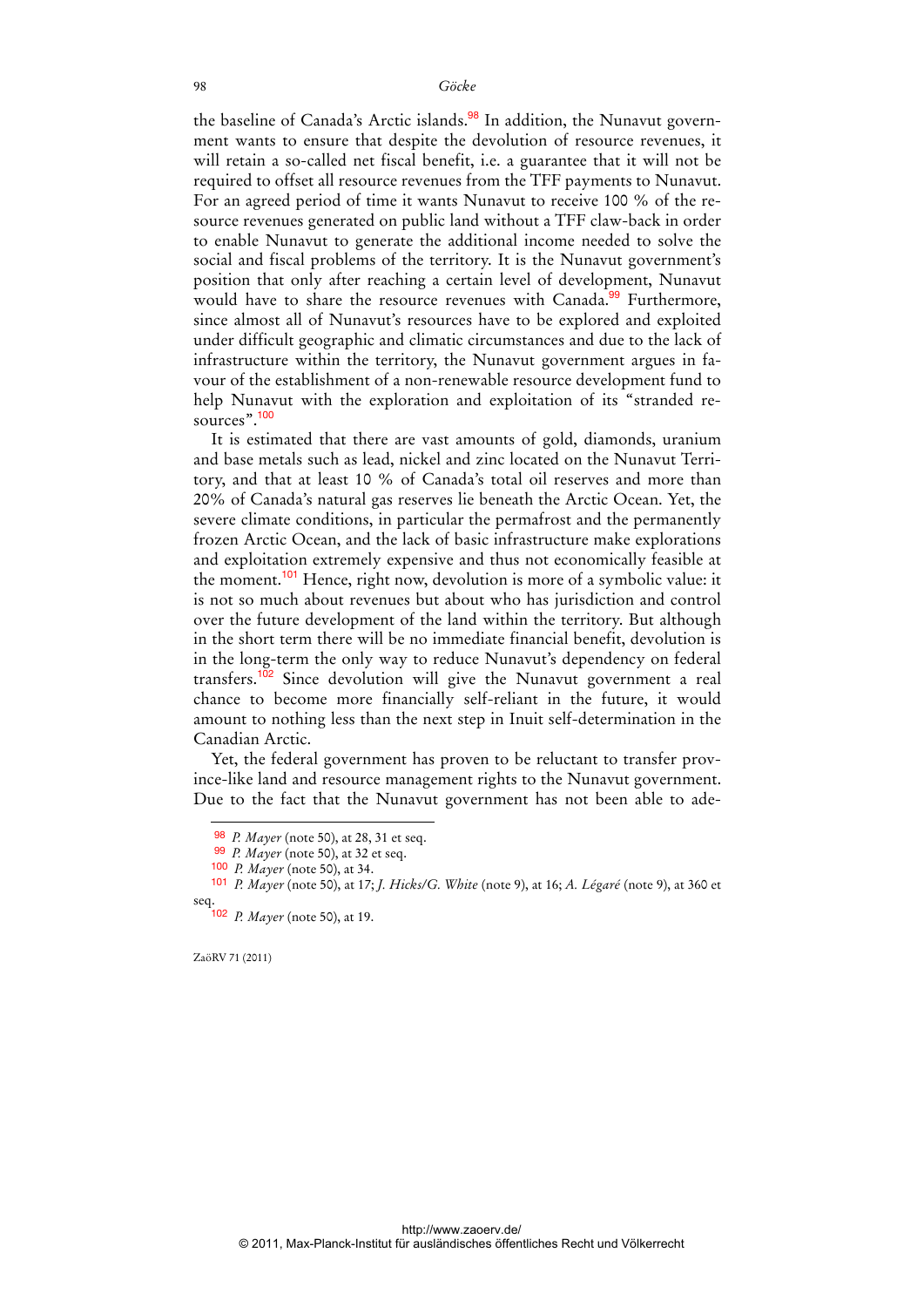quately cope with many of the tasks it has been faced with since the establishment of the territory, the federal government does not seem to want the Nunavut government to assume even more responsibilities. Instead, the federal government seems to prefer to collect the financial benefits from resource extraction, e.g. corporate taxes and resource revenues, itself and then transfer these benefits partly or in full to the Nunavut government. This paternalistic approach implies that the Inuit of Nunavut are incapable of raising and collecting the money from resource extraction themselves.

It is true that Nunavut suffers from a lack of qualified personnel. However, it has to be borne in mind that it was the federal government which has manoeuvred the Nunavut government into this position. The federal government has neglected the people and the economic development of the Arctic for decades and is still not willing to provide the Nunavut government with adequate funding to effectively run the territory, to raise the supply of qualified Inuit, and thus to create a workforce which is able to assume more responsibilities. Hence, the lack of qualified human resources cannot be regarded as a valid excuse for the federal government for not transferring land and resource management rights to the Nunavut government. Instead, the federal government should transfer province-like responsibilities to the Nunavut government now, just as it has done or is willing to do with regards to the Yukon and the NWT, which also have to deal with numerous problems but where non-indigenous people form the majority of the population, and support the Nunavut government during the first years after devolution. The federal government could second federal employees to the Nunavut government for some years to build capacity in particular key areas. In addition, the federal government could encourage its employees, which are currently already working within Nunavut in federal programs, to join the territorial government upon devolution.<sup>103</sup> Although the Nunavut government would be dependent on retaining and recruiting qualified personnel from the South for several years in order to co-ordinate the exploration and exploitation within Nunavut, it would nevertheless be the Inuit-dominated Nunavut government which would have the last say with regard to the use and development of Inuit ancestral lands. Yet ultimately, the federal government needs to fulfil its obligations under the NLCA and fully implement Art. 23 NLCA in order to enable the Nunavut government to recruit qualified personnel from among its own residents in the future and thus to cope with the new responsibilities following devolution on its own.

 $\overline{a}$ 

<sup>103</sup> *P. Mayer* (note 50), at 25 et seq.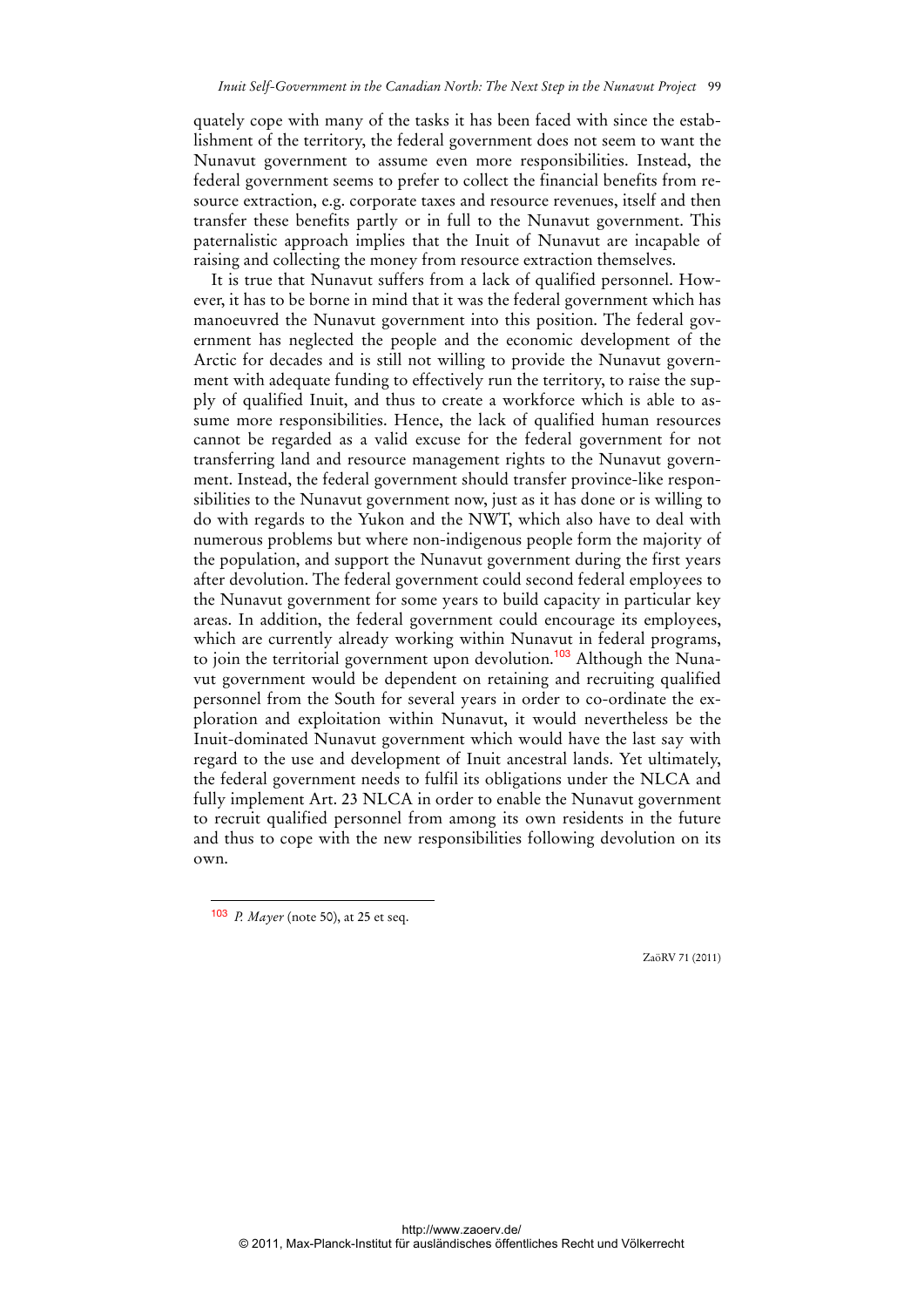# **VI. Appraisal**

Since the creation of the Nunavut Territory has – despite high expectations – not led to major improvements as regards the immense social problems in the Canadian Arctic, the questions need to be asked whether the creation of Nunavut in its current form was a failure, and what Nunavut's future could look like.

Media coverage and polls in Canada show that the public in the Southern provinces is very concerned about the high expenses attached to the Nunavut project. CAD 1.18 billion for a jurisdiction of only 33,000 people is regarded as excessive government spending by many Southerners.<sup>104</sup>

However, Canadians need to be reminded that in the early days of their country, many regions enjoyed massive federal funding on infrastructure facilities necessary for economic development, whereas the money Nunavut receives covers only the costs for running the government.<sup>105</sup> In addition, Canadians living in the South need to be reminded that the Nunavut government is not wasting money but that life in the Arctic is simply more expensive. They also have to take into consideration the size of the Nunavut Territory. Creating an entire government structure over an area that would – by itself – be the  $12<sup>th</sup>$  biggest country in the world naturally requires a substantial amount of money. Besides, in terms of the overall federal budget, the amount currently being transferred to Nunavut per year is negligible.<sup>106</sup>

At the end of the day it has to be borne in mind that Nunavut is a political experiment – a constitutionally protected territory and territorial government as means of reconciliation. The costs attached to this project are a redress for historic injustices. Not only can Canada as a rich country afford the necessary transfer payments, it also has a moral historic responsibility to support the Inuit in Nunavut financially since it was colonialism which destroyed their economic basis and made them dependent.

It is true that there are still many social problems but the Nunavut government has only been in place for eleven years now, and since its coming into being it has been faced with very difficult social circumstances resulting from the federal government's neglect of the region for decades. In addition, the Nunavut government has always been heavily underfunded. Importantly, it also has to be noted that the Nunavummiut are very proud of Nunavut. They feel that the implementation of the NLCA has had a posi-

ZaöRV 71 (2011)

<sup>104</sup> *J. Hicks/G. White* (note 9), at 64.

<sup>105</sup> *J. Hicks/G. White* (note 9), at 65.

<sup>106</sup> *J. Hicks/G. White* (note 9), at 64.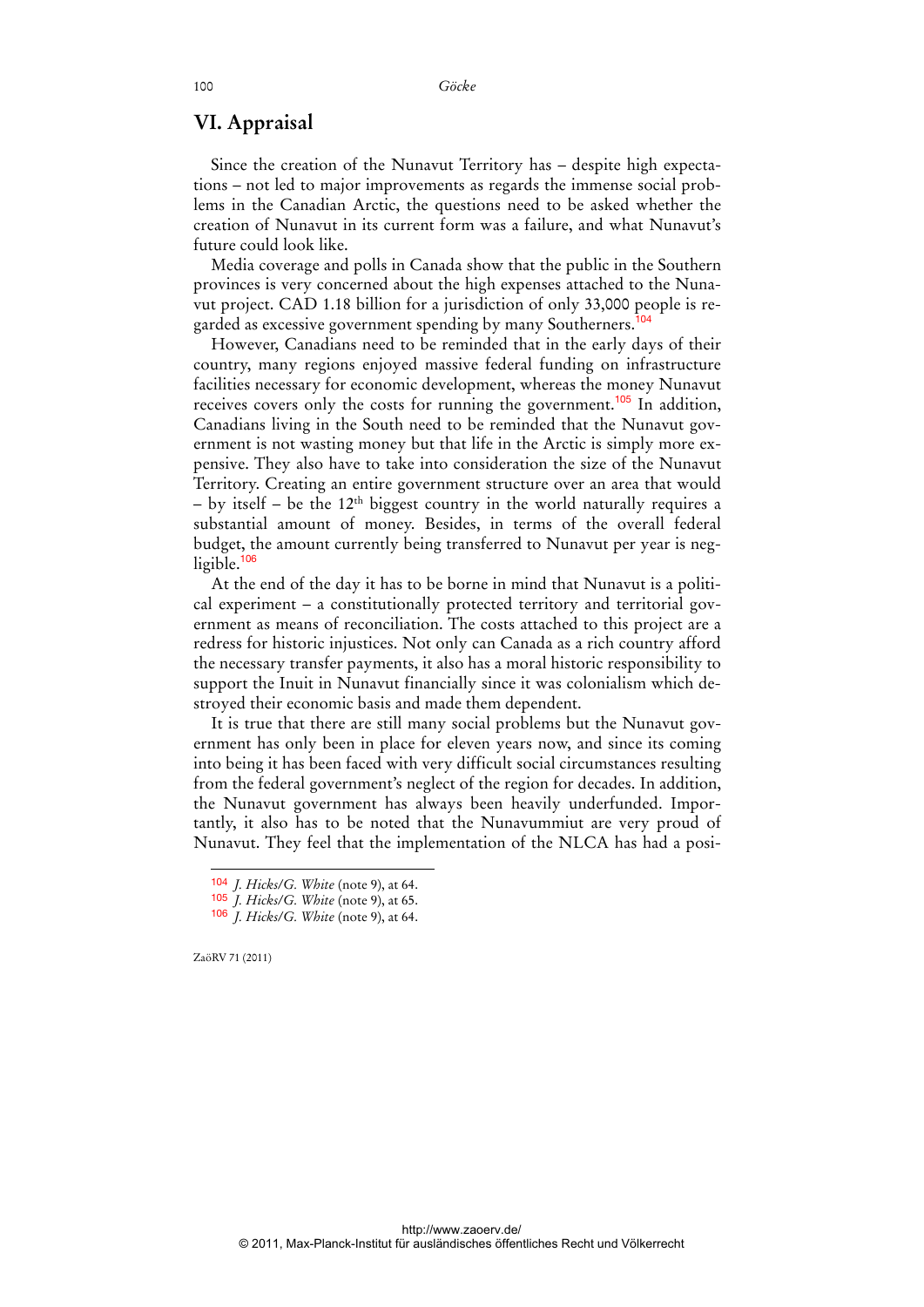tive impact on their life. The existence of the Nunavut Territory improves their self-esteem and makes them more optimistic of the future.<sup>107</sup> Hence, the answer to the first question, i.e. whether the creation of Nunavut has to be regarded as a failure, has to be answered in the negative. Ultimately, it cannot be emphasized enough that Nunavut can work but Nunavut needs more money to make it work. The transfer of an adequate amount of money is also in the interest of the federal government since federal investment in Nunavut today means healthier communities and reduced costs in the future.<sup>108</sup>

Turning to the second question on what Nunavut's future could look like, it needs to be stressed first that independence does not seem to be an option. Not only would Canada never agree to Nunavut's secession and thus to a loss of almost one quarter of its territory but in addition the vast majority of the Nunavummiut does not want to form an own State. Instead, Nunavummiut think of themselves as Canadians first and no one seriously demands independence. What they ultimately want to achieve is Nunavut to become a province one day.

Yet, whereas prior to 17.4.1982 territories could gain provincial status by a simple Act of Parliament, the Constitution Act, 1982 now requires for the creation of a new province the consent of both federal houses and two thirds of the provinces having in the aggregate at least 50 % of the population of all of the provinces.<sup>109</sup> However, it is rather unlikely that the existing provinces will agree to a Province of Nunavut. This is mainly due to Canada's amending formula laid down in Sec. 38 (1) Constitution Act, 1982. Currently seven out of ten provinces have to agree to have the constitution amended. If the Northern territories gained provincial status, this formula would have to be adapted to the detriment of the existing provinces, hence they would lose influence. Especially since Nunavut has only around 33,000 inhabitants, the provinces do not agree that such a sparsely populated political unit should have an equal say in Canada's future as the densely populated Southern provinces. In addition, it is very unlikely that the Province of Quebec, which is home to almost one fourth of Canada's overall population and which constitutes the sole French-only province within Canada, would agree to Nunavut's transformation into a province since it regards Nunavut as a predominantly English-speaking region, and feels that consenting to the creation of another English-speaking province would further undermine the French influence in Canada.

 $\overline{a}$ 

<sup>107</sup> *J. Hicks/G. White* (note 9), at 38 with further references.

<sup>108</sup> *J. Hicks/G. White* (note 9), at 64 et seq.

<sup>109</sup> See Sec. 42(1) lit. f and 38(1) Constitution Act, 1982.